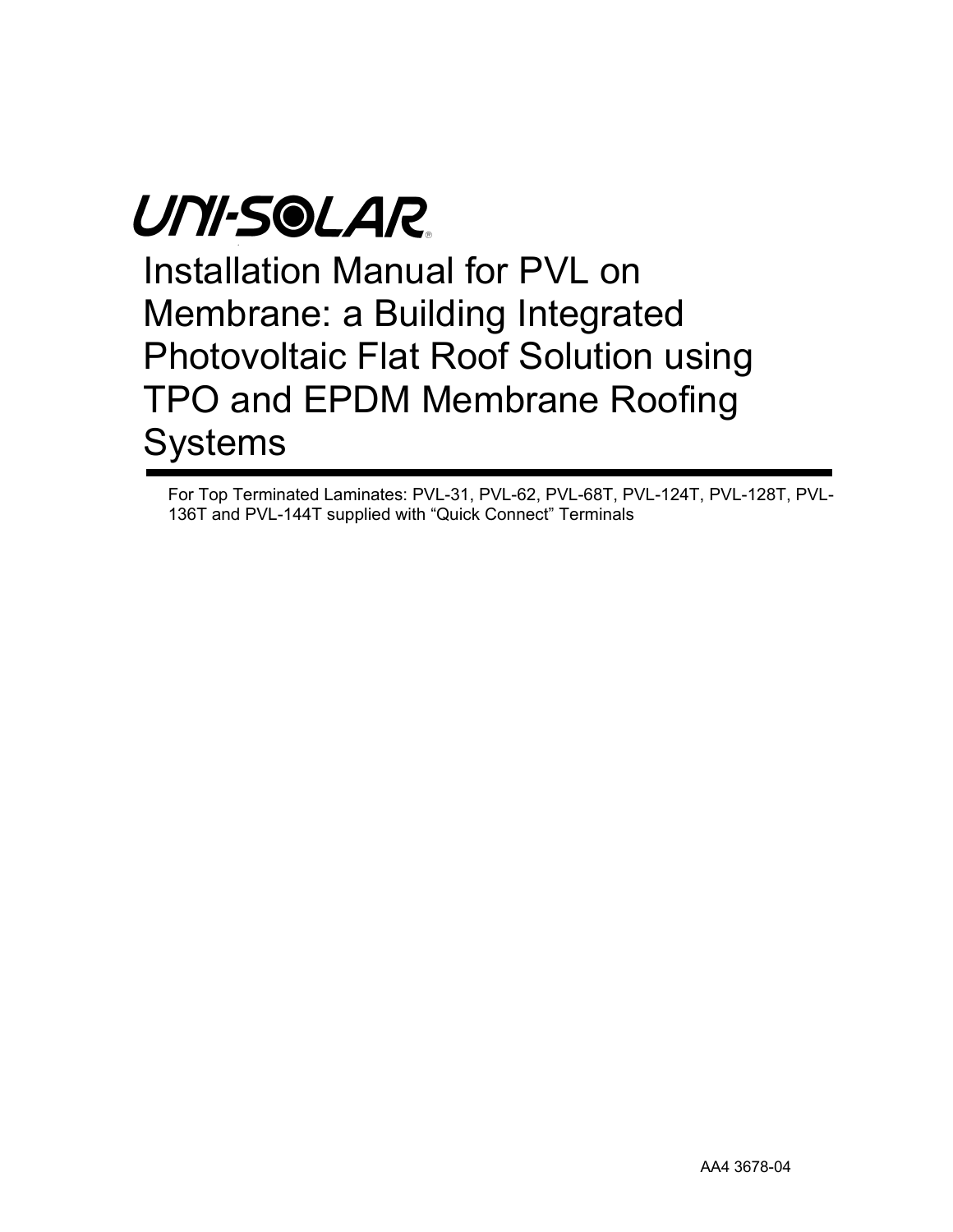# **TABLE OF CONTENTS**

| <b>SECTION #1</b>                                                                                                                                                                                                                                                                                                                                                                                                                                                |                |
|------------------------------------------------------------------------------------------------------------------------------------------------------------------------------------------------------------------------------------------------------------------------------------------------------------------------------------------------------------------------------------------------------------------------------------------------------------------|----------------|
| 1.1 Introduction                                                                                                                                                                                                                                                                                                                                                                                                                                                 | 3              |
| 1.2 Safety Warnings<br>Roofing Contractors Responsibilities<br><b>Electrical Contractors Responsibilities</b>                                                                                                                                                                                                                                                                                                                                                    | 4              |
| 1.3 General TPO and EPDM Membrane Installation Notes<br><b>Approved Substrates and Suppliers</b><br><b>Applicable Manuals</b>                                                                                                                                                                                                                                                                                                                                    | 5              |
| 1.4 UNI-SOLAR PV Laminate (PVL) Specifications<br><b>Physical Specifications</b><br><b>Electrical Specifications</b><br><b>PVL Models and Part Numbers</b>                                                                                                                                                                                                                                                                                                       | $\overline{7}$ |
| 1.5 Application of the PV Laminate to the Membrane<br>Transport and Handling of PV Laminates<br><b>Supplied Equipment and Required Tools</b><br><b>Description of Parts</b><br>PV Laminate Application Method                                                                                                                                                                                                                                                    | 9              |
| <b>SECTION #2</b><br>2.1 Detailed PV Laminate Wire Management System Construction Procedures<br>Installation of the Wire Management System (Wire Cover Installation)<br>Defining the Fixed Points and the Expansion Points for the Wire Duct<br><b>Closing the Wire Ducts</b><br>Making Cross Connections and Preparing for the connection with a<br><b>Combiner Box</b><br><b>Quick Connect Terminal Use and Connection</b><br>End Cap for a Free Wire Duct End | 13             |
| <b>SECTION #3</b><br>3.1 Uni-Solar PVL Laminates with Quick Connect Terminals<br>3.2 Wiring PVL Modules With Quick Connect Terminals                                                                                                                                                                                                                                                                                                                             | 21<br>21       |
| <b>SECTION #4</b><br>4.1 General Wiring Procedures for PV Laminate Roofing Systems<br><b>Wire Selection</b><br>Wiring UNI-SOLAR PV Laminates with Quick Connect Terminals<br><b>Technical Information about Quick Connect Terminals</b><br>Grounding                                                                                                                                                                                                             | 25             |
| 4.2 Maintenance<br>PV Laminates on Membrane Roofing<br>System Commissioning and Trouble Shooting                                                                                                                                                                                                                                                                                                                                                                 | 29             |
| 4.3 PVL Installation Check List and Final Report                                                                                                                                                                                                                                                                                                                                                                                                                 | 31             |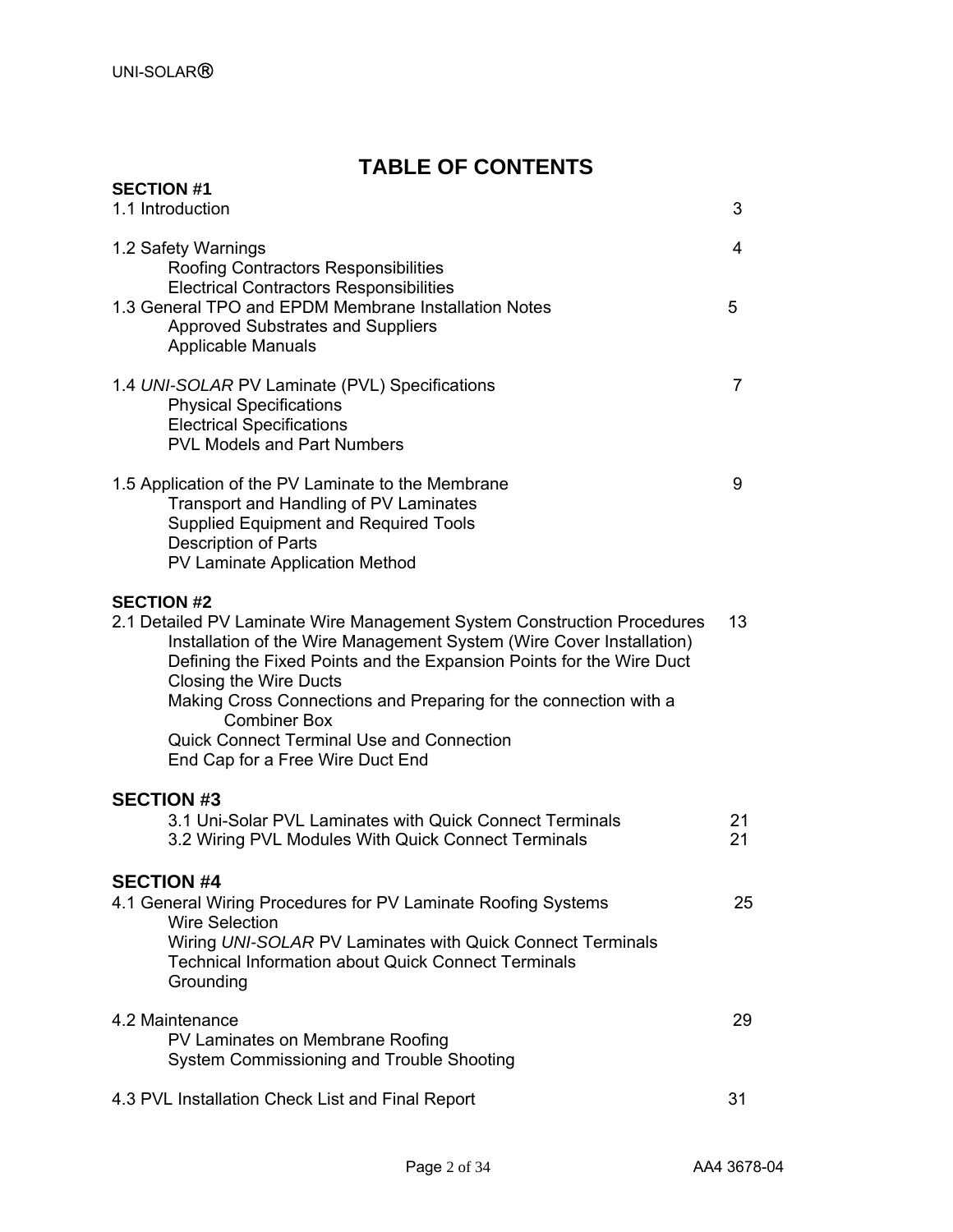## Installation Manual for Building-Integrated Photovoltaic Flat Roof Solution using TPO and EPDM Membrane Roofing Systems **PVL-31, PVL-62, PVL-68T, PVL-124T, PVL-128T, PVL-136T**

## **and PVL-144T**

# SECTION #1

## **1.1 Introduction**

*United Solar Ovonic, LLC ("UNI-SOLAR*®"), the leader in thin-film amorphous-silicon photovoltaics (PV) offers a revolutionary new line of building integrated photovoltaic flat roof solutions using TPO and EPDM membrane roofing systems. Unlike other photovoltaic solutions that use glass modules mounted on racks, *UNI-SOLAR*® flat roof solutions are lightweight and architecturally attractive. These rooftop solar systems, where *UNI-SOLAR*® PVL modules are bonded on new TPO and EPDM (minimum 60 mil) roof membranes, emulate conventional flat roof solutions in design, construction, function and installation.

*UNI-SOLAR*® photovoltaic laminates (PVL) are designed to provide many years of reliable roofing protection and independent electric power. They will perform at their maximum with the proper power system design, installation, use and maintenance. This manual is designed to assist product owners, roofers, and electricians in the proper use and installation of this product.

*The UNI-SOLAR* PVL Series modules are lightweight and flexible. The laminates come with the bonding adhesive factory installed on the back of the laminate. The back of the laminate is fully covered with a "peel and stick" adhesive. The laminates are also supplied with Quick Connect terminals for easy wiring Installation of the membrane (with laminates) requires only a few, but important, modifications of the conventional installation procedures Roofers should be thoroughly familiar with the standard procedures prior to installation. Only qualified, licensed electricians should undertake wiring of the panels to the building's electrical system.

*UNI-SOLAR* PV laminates are designed for use with other specialized equipment, including DC combiner boxes, charge controllers, DC/AC inverters, and ground fault protection and interruption equipment. System design and component selections must comply with the National Electric Code (NEC) and all state and local codes

## **DISCLAIMER OF LIABILITY**

**The information contained in this manual is based on United Solar Ovonic, LLC knowledge and experience, but such information and suggestions do not constitute a warranty expressed or implied. The methods of installation, use and maintenance of membrane roofing materials are beyond the control of United Solar Ovonic, LLC. United Solar Ovonic, LLC assumes no responsibility and expressly disclaims liability for any loss, damage or expense associated with the use, installation or operation of the membrane roofing system. Any liability of United Solar Ovonic, LLC is strictly limited to the Limited Warranty. United Solar Ovonic, LLC reserves the right to make changes to product specifications or to this manual without notice.**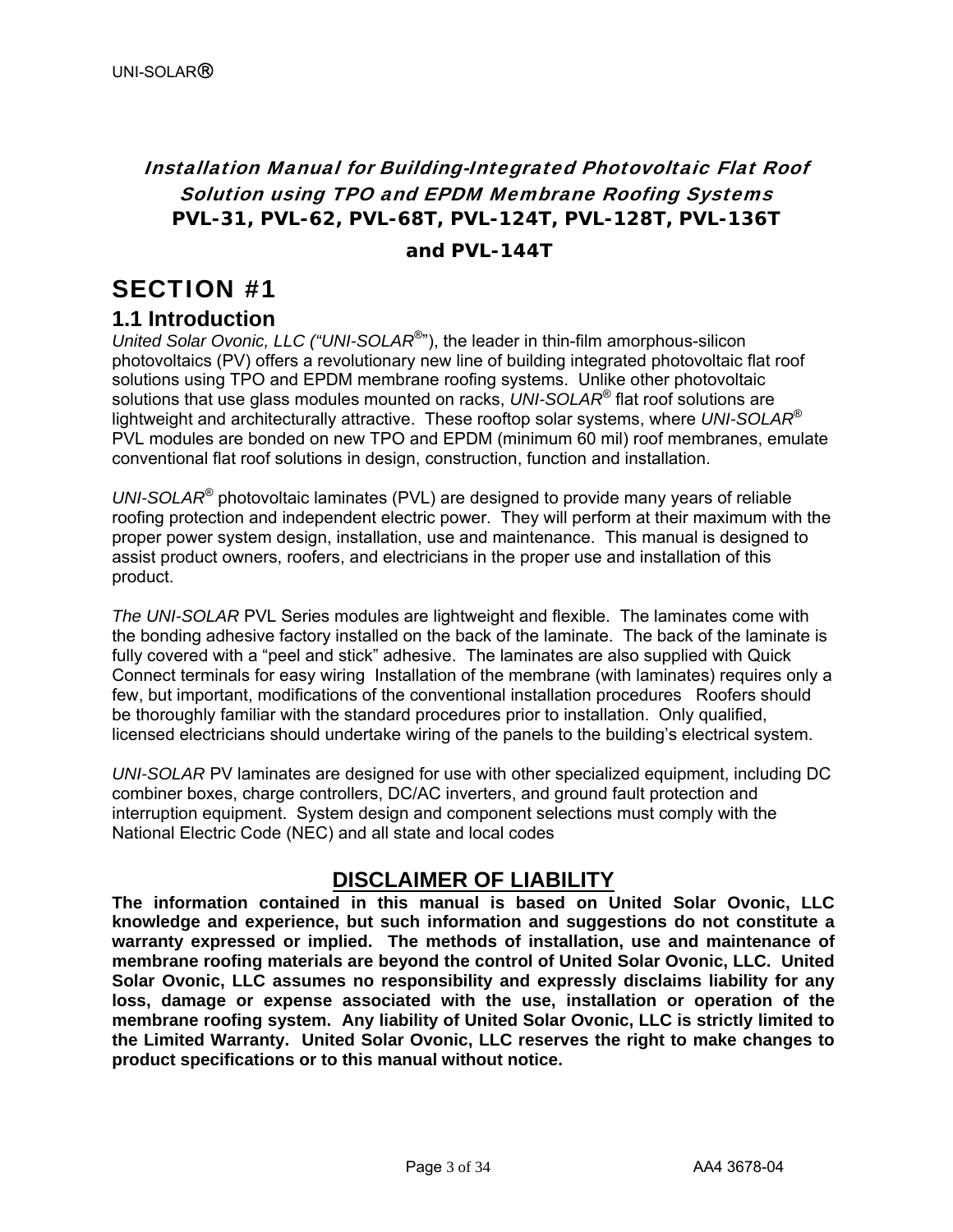## **1.2 Safety Warnings**

- The *UNI-SOLAR* Field Applied PV laminates produce DC electricity when exposed to the sun or other light sources. The power from one individual panel is not considered hazardous. However, if connected in series and/or connected in parallel, the potential shock hazard increases.
- Do not attempt to concentrate sunlight on the laminates for increased output. Doing so may cause damage and will void the warranty.



## *Roofing Contractors and Licensed Electrician' Responsibilities:*

- Only licensed roofers should install *UNI-SOLAR* PV membrane roofing products.
- *UNI-SOLAR* PV membrane roofing products are slippery, especially when wet. Use extreme caution and proper safety gear when working on or near the panels.
- Do not place equipment on PV laminates.
- Contact appropriate local authorities prior to installation to determine if permits and inspections are required for your particular area.
- Installation shall be in accordance with CSA 22.1, Safety Standard for Electrical Installations, Canadian Electrical Code, Part 1.
- Observe safe electrical practices at all times. Use insulated tools when wiring solar PV laminates.
- Cover solar panels with an opaque material before making wiring connections to reduce the risk of electric shock or sparks.
- Observe proper polarity when connecting the solar PV laminates into an electrical circuit (see section on wiring). Reverse connection will damage the PV laminates, may result in fire and will void the warranty.
- Avoid dropping any sharp objects on solar PV laminates.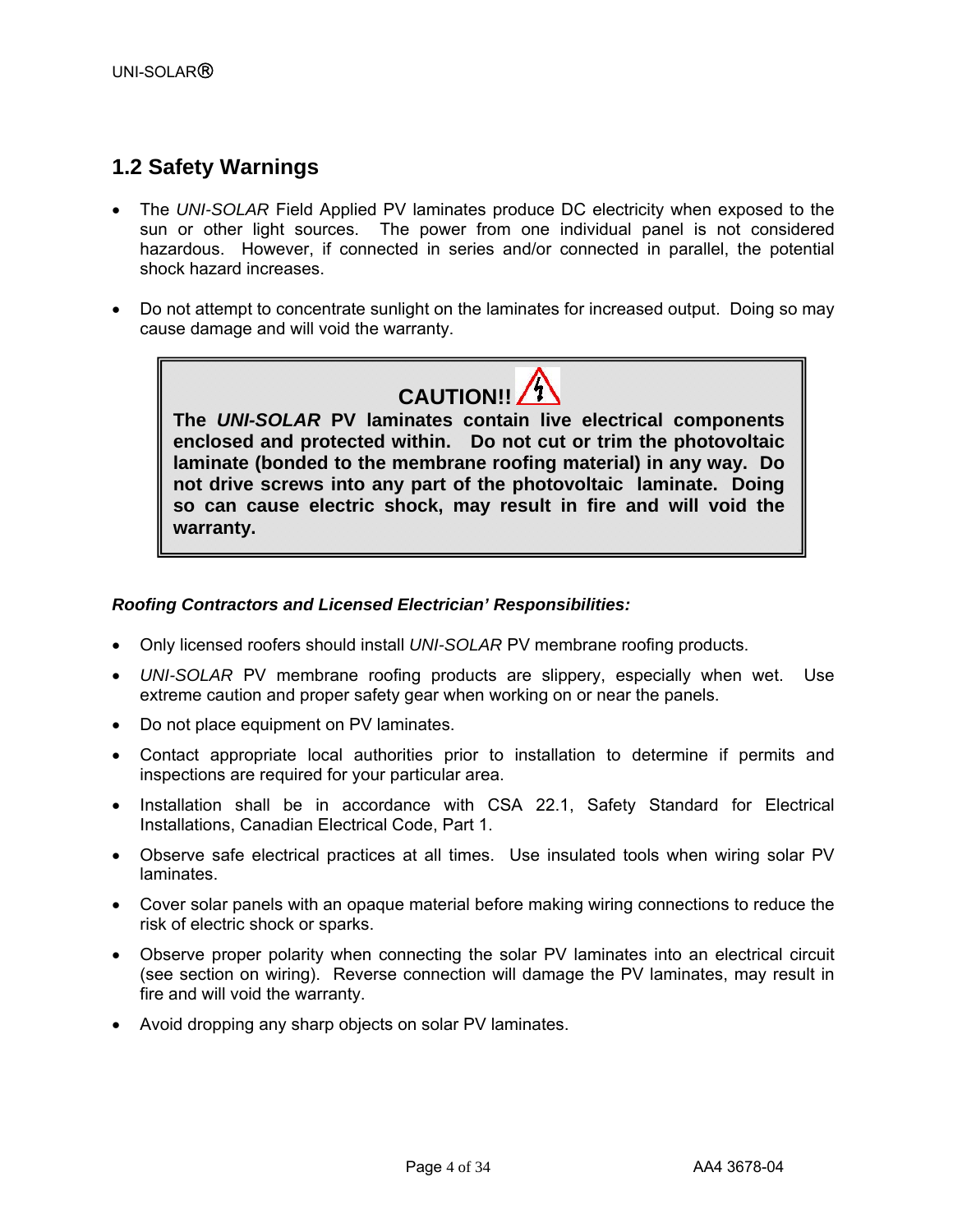## **1.3 General TPO and EPDM Membrane Installation Notes**

- Locate area within the roof system that provides adequate drainage and does not pond water
- Do not install in areas where shadows are caused by nearby permanent, roof-mounted building equipment or walls.
- Location should receive maximum allowable sunlight.
- Location should be limited to the interior of roof so as not to place the PV laminates in areas where wind uplift is at its maximum (ex. corners of the roof space or along the edges of the roof space).
- The *UNI-SOLAR* PVL laminates are bonded to the membrane roofing material following procedures detailed in this manual.
- Weather tightness is a function of the membrane roofing installer.
- Metal wire covers shall not be attached unless the proper sealant is placed under or around the wire cover assemblies. Sealant shall be field applied on dry clean surfaces.
- Some field cutting and fitting of membrane material and flashing is to be expected by the installer and minor field corrections are a part of normal installation work.
- **NOTE: The PV laminates cannot be cut or penetrated in any way!**
- Roofing slope to be 5/8:12 (3°) or greater.
- Additional help can be found in the membrane roofing material supplier's installation instructions.

### *Approved Substrates and Suppliers:*

#### **TPO Substrates:**

GenFlex White TPO, GenFlex Gray TPO, GenFlex Charcoal Grey TPO, 60 mil.

#### **TPO Vendors:**

Firestone (GenFlex)

#### **EPDM Substrates:**

 GenFlex EPDM, GenFlex FRM II, GenFlex AFR, GenFlex II FR EPDM and GenFlex FRM-FR II, Firestone Building Products: Standard RubberGard, Standard Reinforced RubberGard, FR RubberGard, Fire Retardant Reinforced RubberGard or LS FR, 60 mil.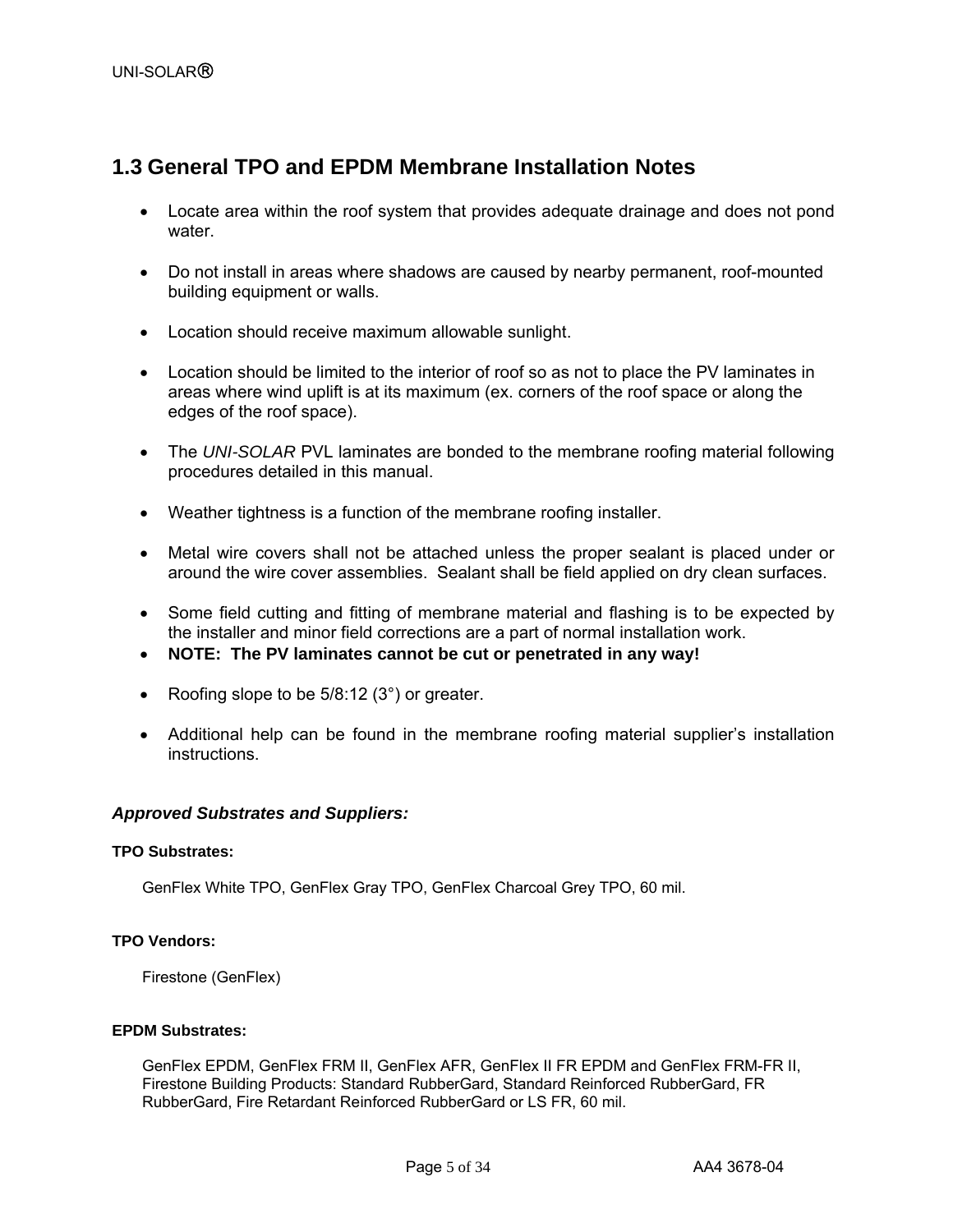## **EPDM Vendors:**

Firestone (GenFlex) (EPDM meets ASTM 4637 Type 1, Grade 1, Class U)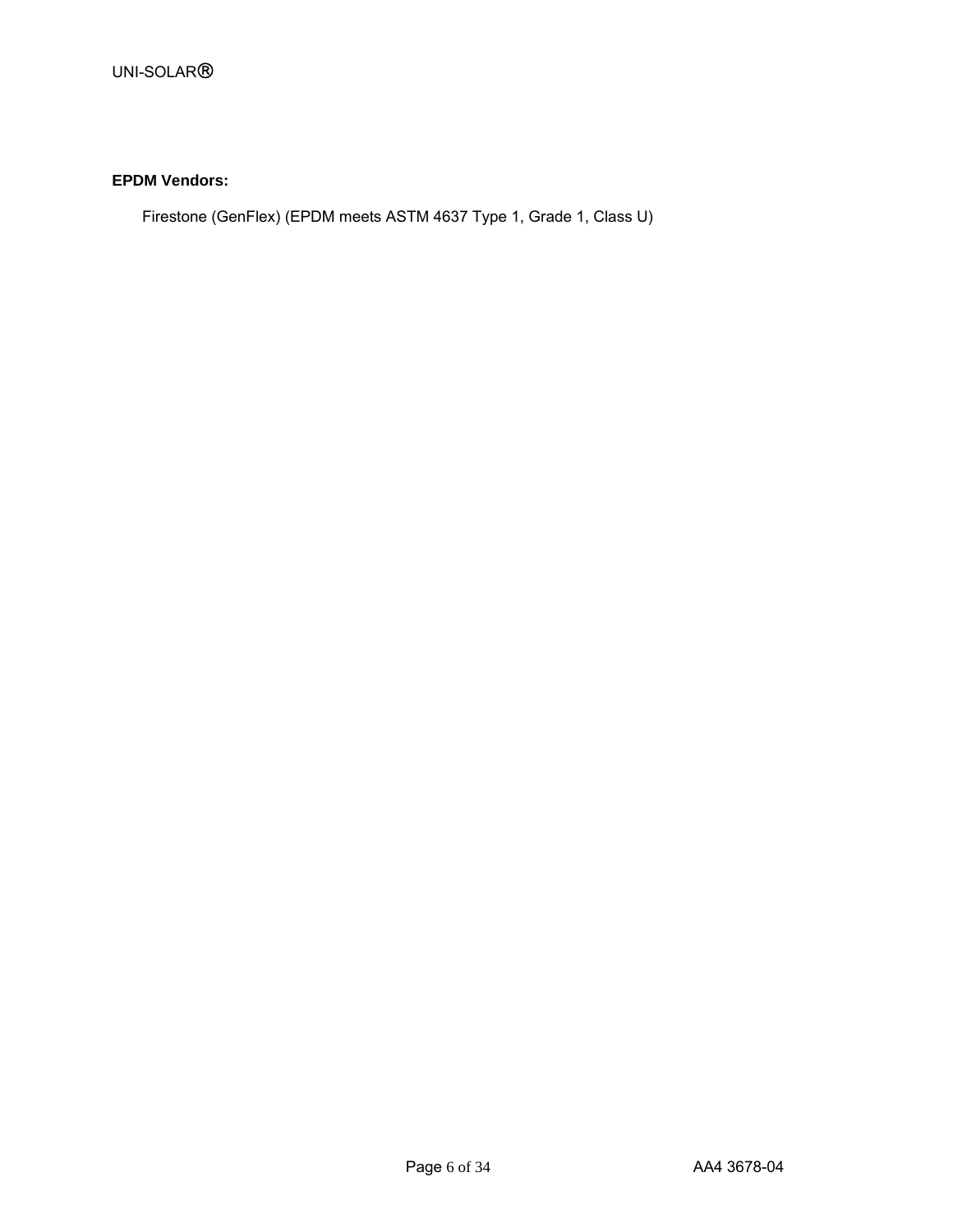| <b>Physical Specifications:</b> |                                          |                     |                    |            |  |  |
|---------------------------------|------------------------------------------|---------------------|--------------------|------------|--|--|
| Product                         | Laminate Length                          | Laminate Width      | Laminate Thickness | Weight     |  |  |
| <b>PVL-31</b>                   | ft. $7\frac{1}{2}$ in.<br>$\overline{4}$ | $15\frac{1}{2}$ in. | $0.12$ in.         | $4.1$ lb.  |  |  |
| <b>PVL-62</b>                   | 8 ft. 6 3/4 in.                          | $15\frac{1}{2}$ in. | $0.12$ in.         | $8.2$ lb.  |  |  |
| <b>PVL-68</b>                   | 9 ft. $4\frac{1}{8}$ in.                 | $15\frac{1}{2}$ in. | $0.12$ in.         | $9$ lb.    |  |  |
| <b>PVL-124</b>                  | 16 ft. 51/4 in                           | $15\frac{1}{2}$ in. | $0.12$ in.         | $16.5$ lb. |  |  |
| <b>PVL-128</b>                  | 18 ft.                                   | $15\%$ in.          | $0.12$ in.         | $17$ lb.   |  |  |
| <b>PVL-136</b>                  | $18$ ft.                                 | $15\frac{1}{2}$ in. | $0.12$ in.         | $17$ lb.   |  |  |
| <b>PVL-144</b>                  | 18 ft.                                   | $15\frac{1}{2}$ in. | $0.12$ in.         | $17$ lb.   |  |  |

# **1.4 UNI-SOLAR PV Laminate (PVL) Specifications**

Electrical Specifications:

| <b>Product</b>                                  | <b>PVL-31</b>   | <b>PVL-62</b> | <b>PVL-68</b> | <b>PVL-124</b> | <b>PVL-128</b> | <b>PVL-136</b> | <b>PVL-144</b> |
|-------------------------------------------------|-----------------|---------------|---------------|----------------|----------------|----------------|----------------|
|                                                 |                 |               |               |                |                |                |                |
| <b>Rated Power</b><br>(Watts) $P_{\text{max}}$  | 31              | 62            | 68            | 124            | 128            | 136            | 144            |
| Nominal<br>Operating<br>Voltage                 | 12 <sup>2</sup> | 12            | 12            | 24             | 24             | 24             | 24             |
| Operating<br>Voltage (Volts)<br>$V_{mp}$        | 7.5             | 15.0          | 16.5          | 30.0           | 33.0           | 33.0           | 33.0           |
| Operating<br>Current<br>$(Amps)$ $I_{mp}$       | 4.13            | 4.13          | 4.13          | 4.13           | 3.88           | 4.13           | 4.36           |
| Open-Circuit<br>Voltage (Volts)<br>$V_{oc}$     | 10.5            | 21.0          | 23.1          | 42.0           | 47.6           | 46.2           | 46.2           |
| Short-Circuit<br>Current (Amps)<br>$I_{\rm sc}$ | 5.1             | 5.1           | 5.1           | 5.1            | 4.8            | 5.1            | 5.3            |
| Series Fuse<br>Rating (Amps)                    | 8               | 8             | 8             | 8              | 8              | 8              | 8              |
| Min. Blocking<br>Diode                          | 8               | 8             | 8             | 8              | 8              | 8              | 8              |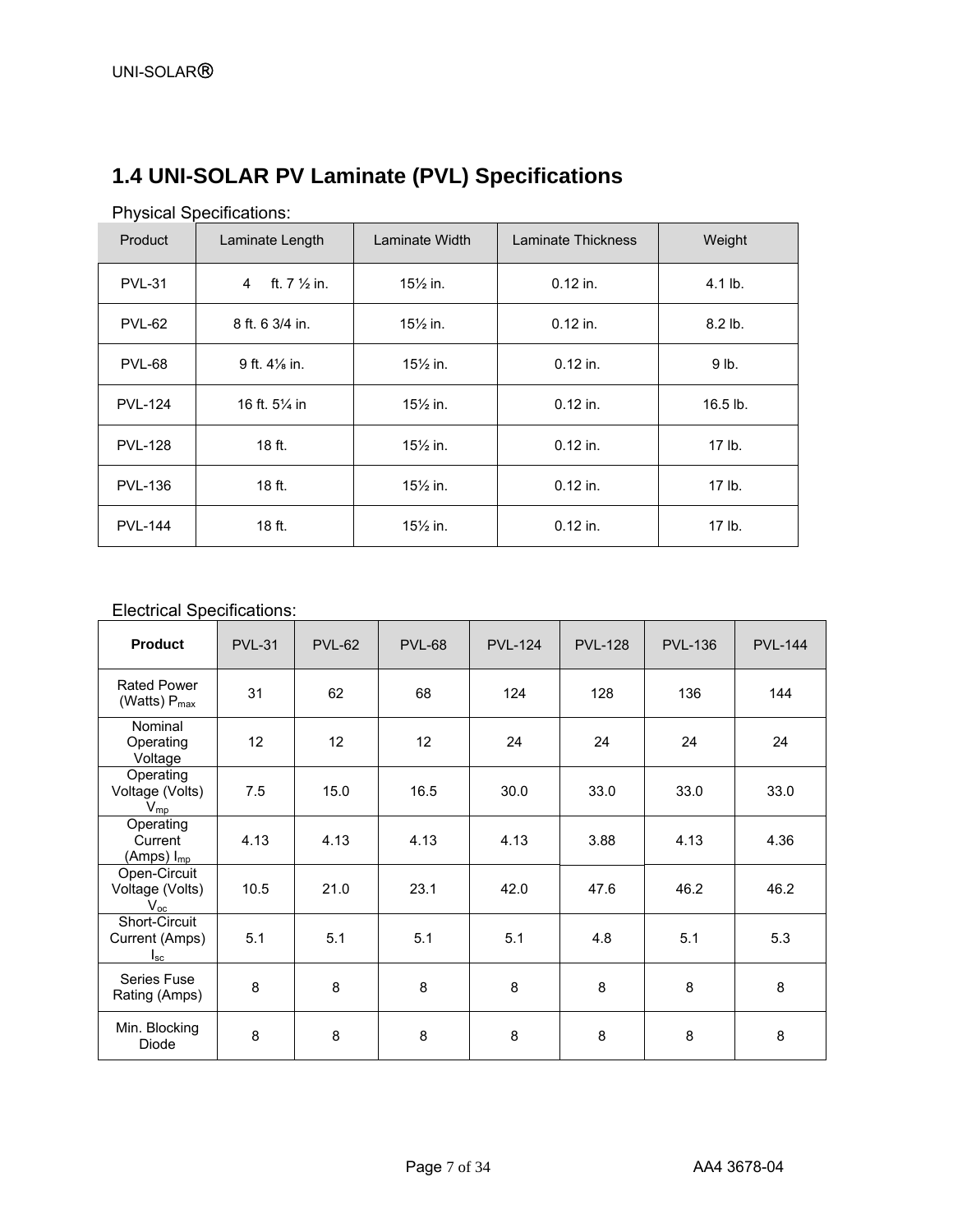NOTES:

- During the first 8-10 weeks of operation, electrical output exceeds specified ratings. Power output may be higher by 15%, operating voltage may be higher by 11% and operating current may be higher by 4%.
- Electrical specifications tolerance for  $P_{max}$  is  $+/-5%$  and for other parameters is  $+/-10%$ . Electrical specifications are based on measurements performed at standard test conditions of 1000 W/m<sup>2</sup> irradiance, Air Mass 1.5, and cell temperature of 25ºC (per ASTM E892) after long-term stabilization. Actual performance may vary up to 10% from rated power due to low temperature operation, spectral and other related effects.
- Under normal conditions a photovoltaic module may experience conditions that produce more current and/or voltage than reported at Standard Test Conditions. Accordingly, the values of  $I_{SC}$  and  $V_{OC}$  marked on UL Listed modules should be multiplied by a factor of 1.25 when determining component voltage ratings, conductor capacities, fuse sizes and size of controls connected to the module output. Refer to Section 690-8 of the National Electric Code for an additional multiplying factor of 1.25 which may be applicable.
- Maximum system open-circuit voltage not to exceed 600 VDC.
- Specifications subject to change without notice.

\* PVL-68 and PVL-136 laminates rated at 64 watts and 128 watts respectively are produced in limited quantities. Please contact your distributor for availability.

### Roof Specification

The PVL module can only be installed on sloped, approved substrates of roofing systems where the roof slope is between 3° degrees and 60° degrees (see 'Approved Substrates and Suppliers' of this manual). In all cases, the *UNI-SOLAR* PV laminates cannot be applied to roofs that will experience temperatures in excess of 85°C (185°F).

In all cases, the bonding of laminates in the field must be accomplished when the laminates and ambient temperatures are between 10°C (50°F) and 38°C (100°F). If the laminates are too cold, the adhesive will not cure as quickly. If the laminates are too hot, the removable film over the adhesive will become difficult to remove as you are bonding the laminate to the membrane material.

| <b>Description</b>                                                  | <b>Model</b>       | <b>Part Number</b> |
|---------------------------------------------------------------------|--------------------|--------------------|
| 32 W, Top termination, potted terminal housing with Quick Connects  | PVL-32T-QC         | M532128            |
| 62 W, Top termination, potted terminal housing with Quick Connects  | PVL-62T-QC         | M534128            |
| 68 W, Top termination, potted terminal housing with Quick Connects  | PVL-68T-QC         | M535128            |
| 124 W. Top termination, potted terminal housing with Quick Connects | <b>PVL-124T-QC</b> | M537128            |
| 128 W. Top termination, potted terminal housing with Quick Connects | <b>PVL-128T-QC</b> | M438128            |
| 136 W. Top termination, potted terminal housing with Quick Connects | <b>PVL-136T-QC</b> | M538128            |
| 144 W, Top termination, potted terminal housing with Quick Connects | <b>PVL-144T-J</b>  | M638128            |

#### PVL Models and Part Numbers: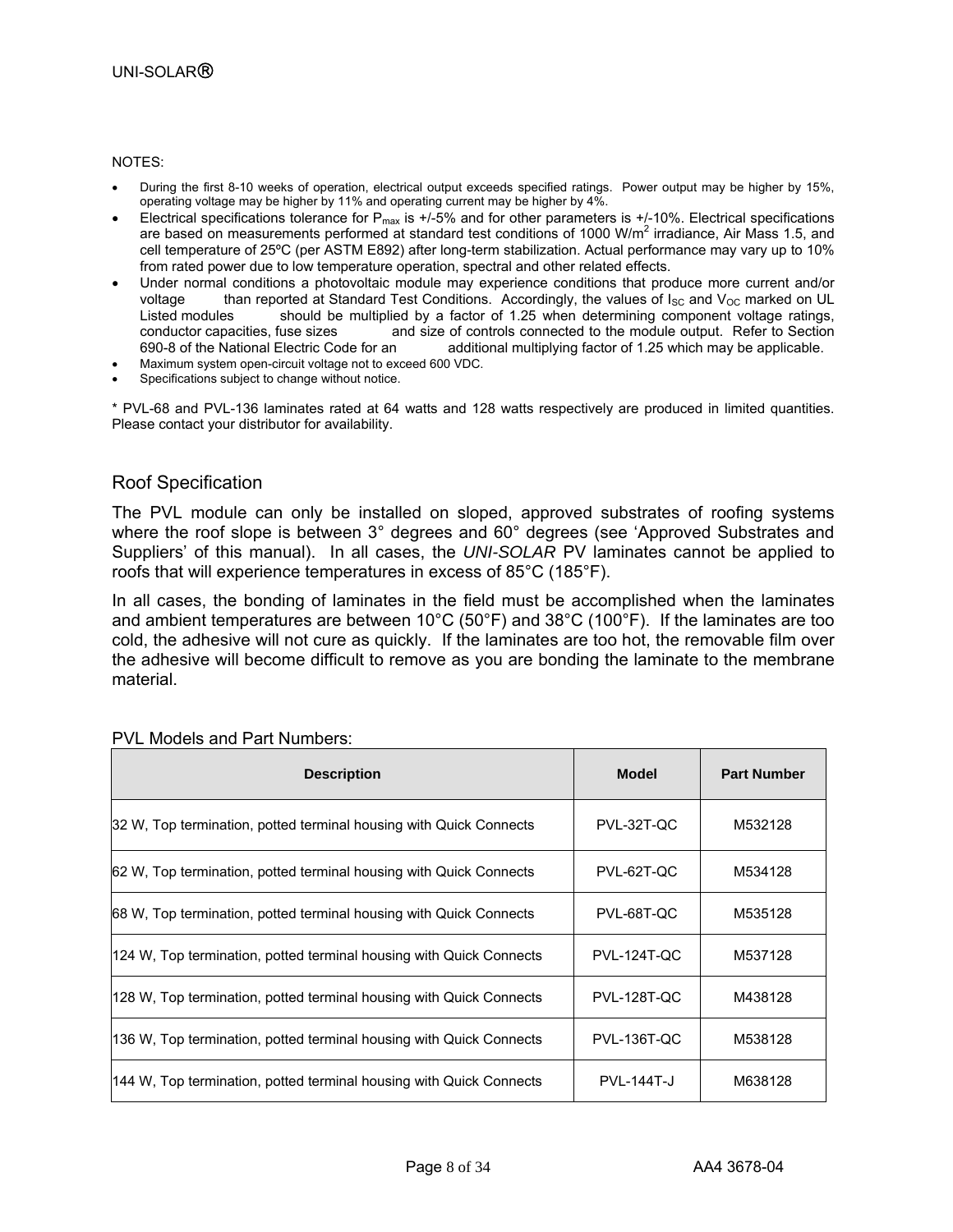

General System View of Laminates on the Roof of a Building

## **1.5 Application of PV Laminates to the Membrane**

## *Transportation and Handling of PVL Products*

- *UNI-SOLAR* field applied PV laminates are shipped coiled in a 4'x4'x17" transport boxes.
- *UNI-SOLAR* field applied PV laminates are to be stored in a ambient temperatures of 15°C to 30°C (50°F to 85°F)
- *UNI-SOLAR* PV laminates must be handled so as to not crease or bend the solar cells. Cells are interconnected with copper bus bars and these bus bars must not be stretched beyond their tolerances by coiling the laminate any tighter than **20 inches** in diameter.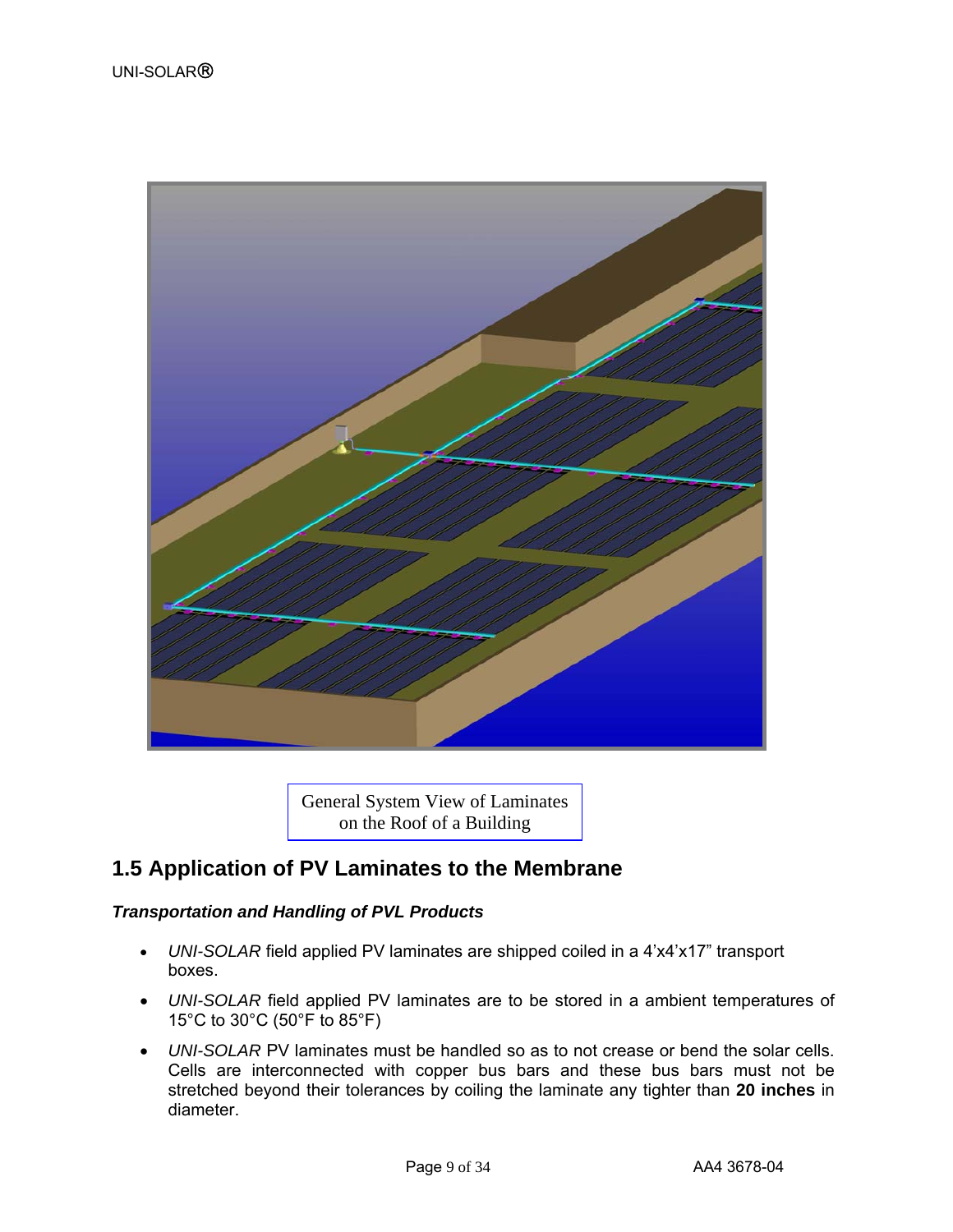Avoid standing on the PV laminates whenever possible. If unavoidable, wear clean, soft-soled shoes and walk in the center of the panel. **CAUTION!!** Laminates are very slippery when wet.

### *Supplied Equipment and Required Tools*

- All boxes of PV Laminates that are manufactured with the "quick connect" terminations contain the PV laminates, cable strain relief (two cable mounts and two cable ties per laminate) and a template for indicating proper screw penetration areas (see View 15).
- All shipments of PVL product can be accompanied by a factory supplied lamination roller (Contact *UNI-SOLAR* Sales office). This roller is called a J-roller because of its shape. Other rollers can be used but we recommend that the roller itself be made of a soft rubber material, ergonomically shaped for effective pressing and the handle of the roller attached to only one side of the roller axle.

## *Description of Parts:*

- PV modules with Top terminal housings with Quick Connects and "peel and stick" adhesive to adhere to approved substrates
- GenFlex Clear Primer (3 Gal. Containers), Medium nap roller and cotton rags
- Extruded PVC wire duct and cover, end caps and cover expansion profile
- Extruded CPVC base channels to protect the wire terminals
- Metallic Junction Boxes and Flexible Conduit

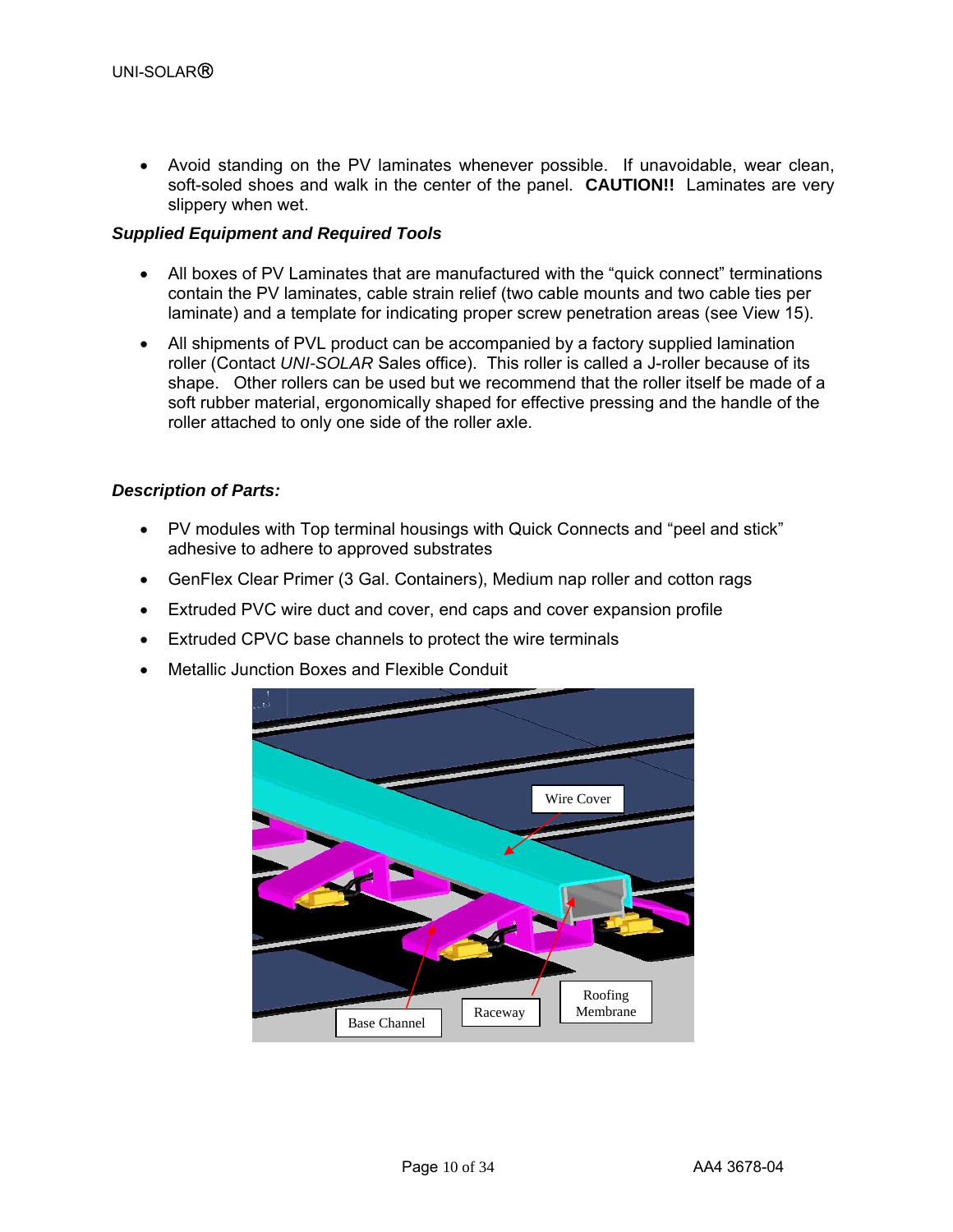## *PV Laminate Application Method:*

The PV laminates will be adhered to the roofing membrane using a peel and stick adhesive.

- 1. Clean the membrane roofing material, per the membrane manufacturer's current Technical Specifications for the membrane type (TPO or EPDM), where the laminate (with adhesive) will be placed.
- 2. Determine the overall size of the PV Laminate array and plan where the array will be located on the roof.
- 3. Allow the roof to dry completely so as not to trap any moisture between the roofing membrane and the laminate.
- 4. Prime the roof in the area where the PV laminates will be bonded to the roof with GenFlex Clear Primer. The procedure for this operation is detailed in the Technical Specifications for membrane type (TPO or EPDM).

#### **Note: Cleaning and application of the primer should be done on a larger area than the area covered by the PV Laminates to ensure that all of the PV Laminates are installed inside the prepared area.**

- 5. Allow the Primer to flash off (perform "touch test") and then align the PV laminate (with adhesive) over the prepared area.
- 6. PVL laminate should be bonded to the membrane with the temperature between 10°C and 40°C (50°F and 100°F). Lift up the laminate and double stick assembly about 300 mm (12") off of the roofing membrane, peel the release paper off of the double stick material approximately 150 mm (6") off the membrane and fold it under. Ensure that the laminate is aligned on the membrane, and that the PV laminate does not move on the membrane during the process. This is critical, as **the laminate's position will be fixed after the first six inches is bonded to the membrane.**
- 7. Stick the peeled end of the laminate assembly onto the membrane. Roll up the rest of the laminate assembly up to the stuck portion of the laminate. After the laminate assembly is rolled up on the membrane, one person should peel the release paper from the bottom of the laminate assembly as another person unrolls the laminate onto the prepared surface of the membrane. Stick the remaining laminate against the membrane, making sure the laminate is aligned properly on the prepared surface of the membrane.
- 8. After the laminate has been applied completely to the membrane surface, use a roller to press the center of the laminate against the membrane (See View 3). Then use a roller to press the laminate onto the membrane, starting from the center of the laminate, and rolling out to the edges of the laminate (See View 4).
- 9. Adhere the remaining PV modules using the procedure detailed above. Use a template to align the PV laminates so that they are parallel to each other. Top to top distance between two laminates facing each other is 3" (see detail on page 12).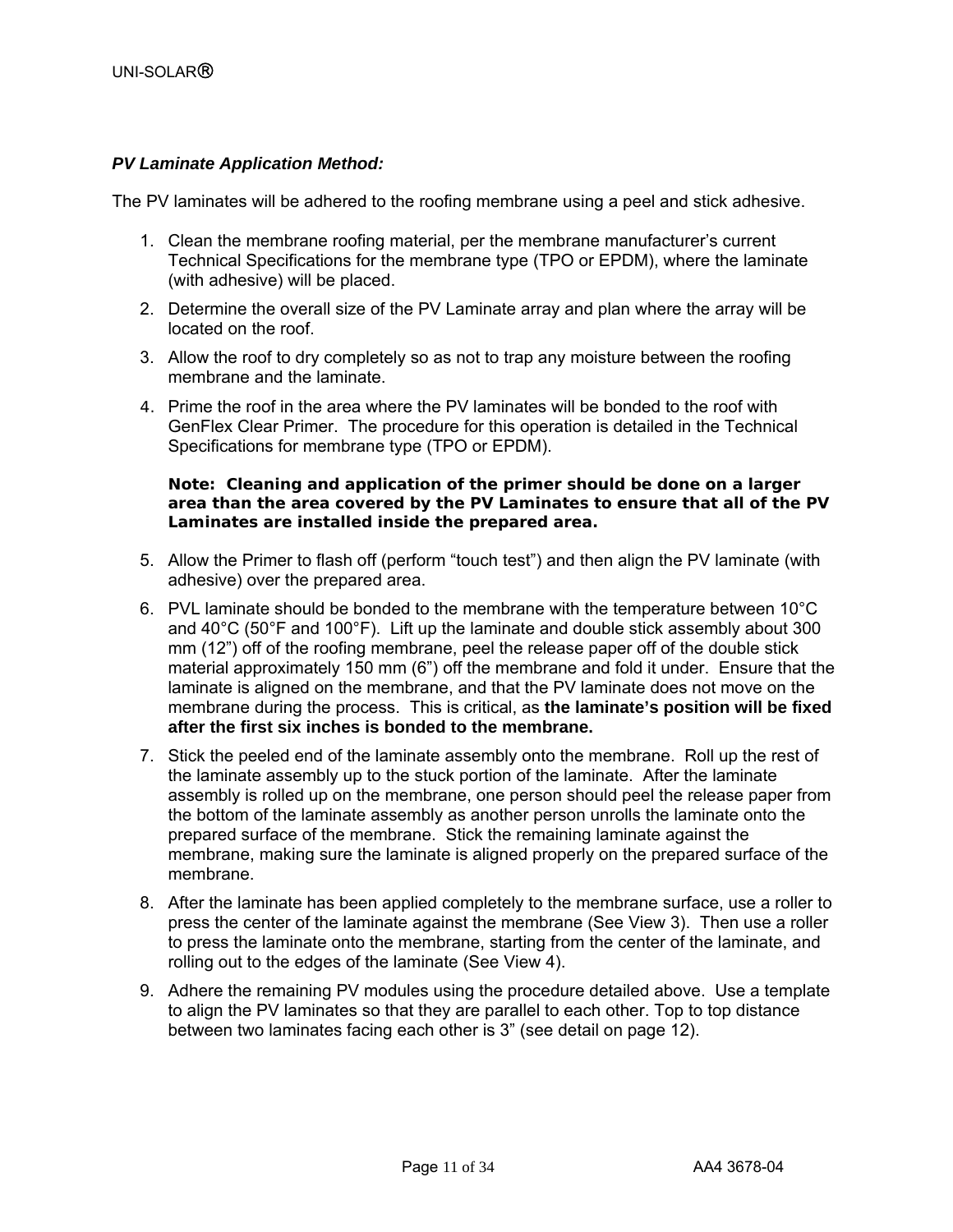



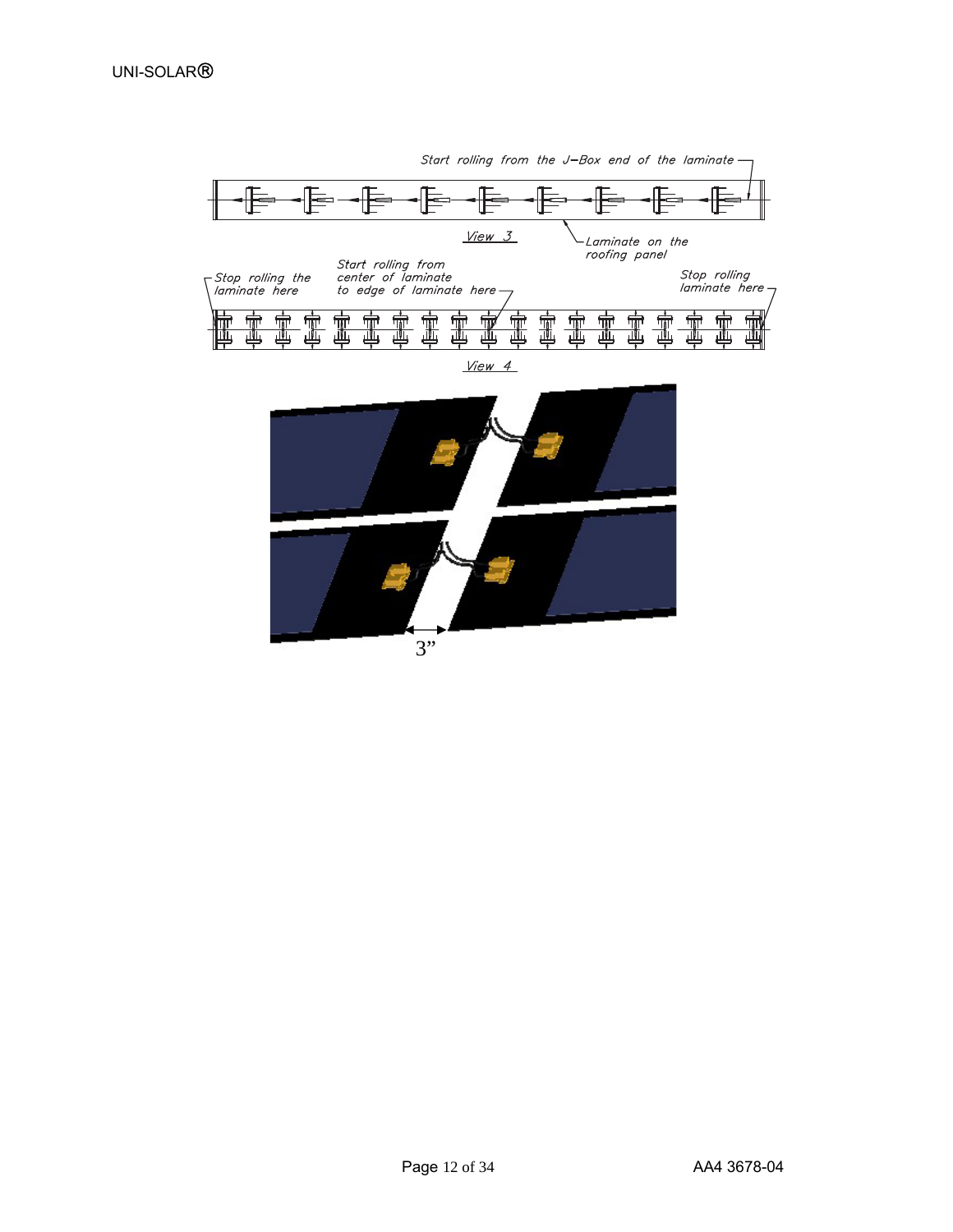# SECTION #2 **2.1 Detailed PV Laminate Wire Management System Construction Procedures**

## *Installation of the Wire Management System (Wire Cover Installation)*

- 1. Make sure there is no adhesive in between the laminates
- 2. Thread the Quick Connect terminals through the holes in the base channels.

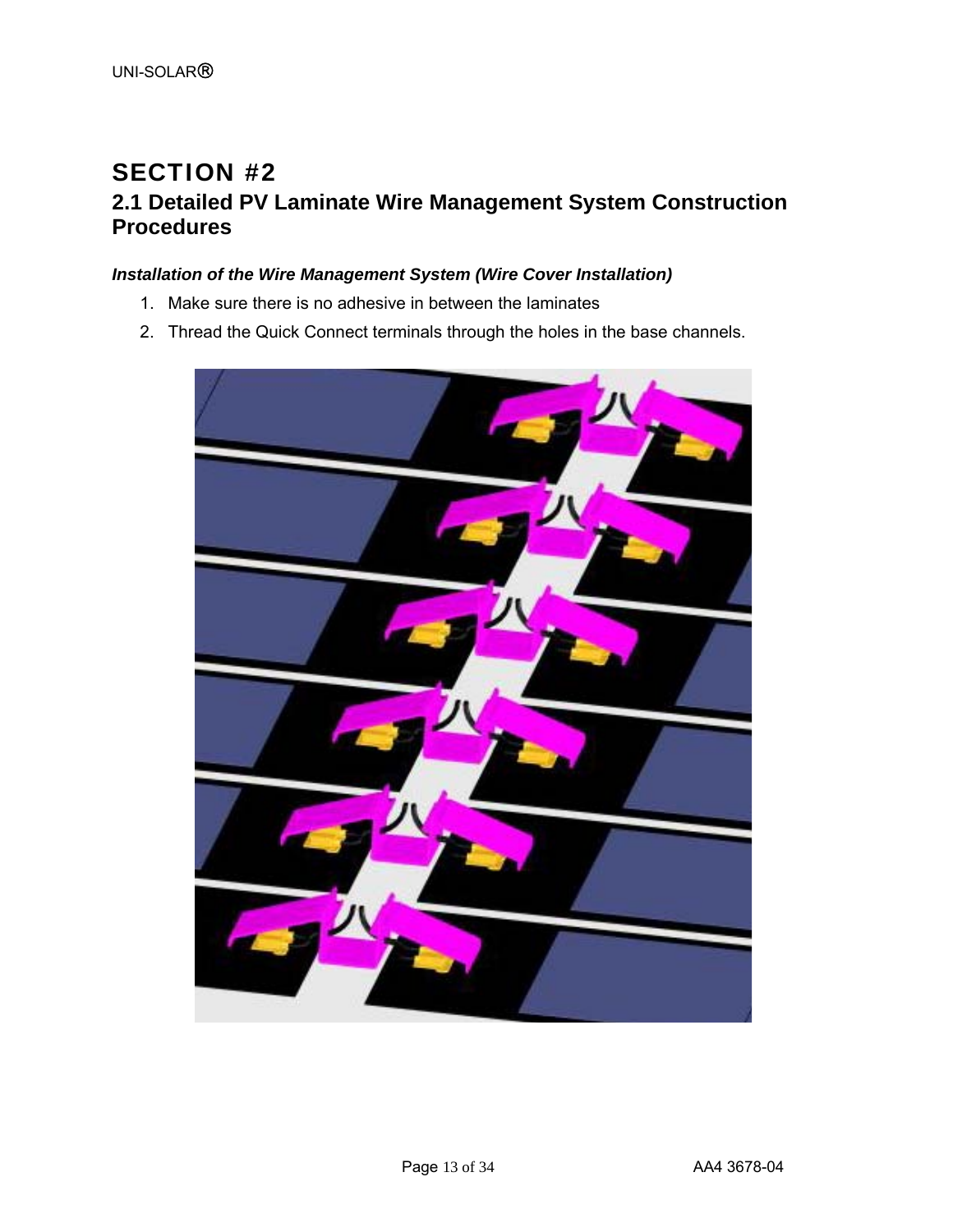3. Place the raceway onto the base channels



- 4. Indicate where the holes for each pair of laminate wires have to be made in the bottom of the raceway. One pair of wires (with Quick Connect terminals) will be threaded though each hole.
- 5. Remove the raceway and make the holes.

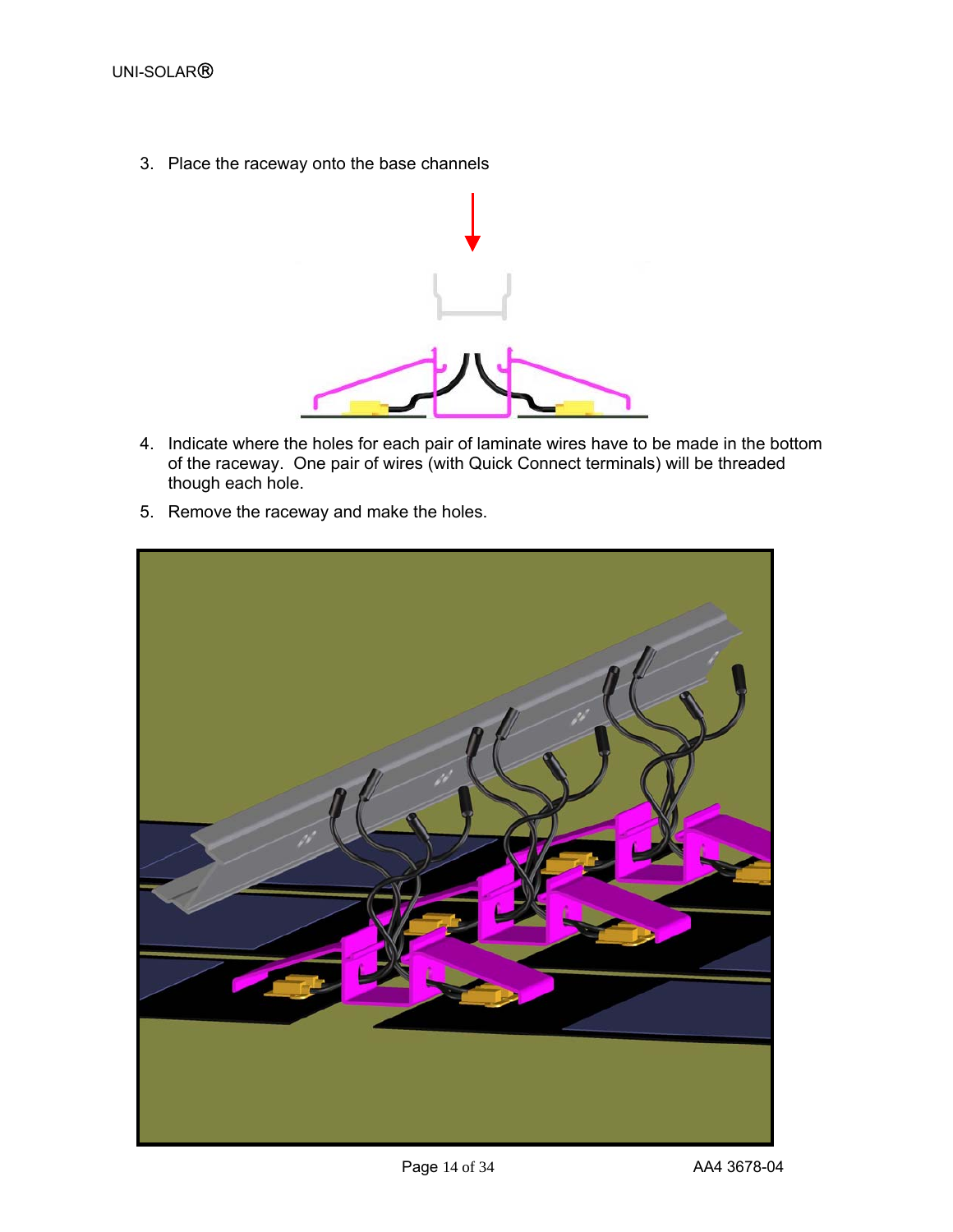- 6. Re-position the raceway on the base channels.
- 7. Thread the quick connect terminals through the holes in the bottom of the raceway.



- 8. Plug the quick connect terminals together so that the modules are wired in series (positive to negative).
- 9. Snap the cover on the wire duct. This fixes the base channels in the correct position for the wire duct. This facilitates the bonding of the laminates. After attaching the base channels to the roof, the cover can be removed so the installer can interconnect the laminates together.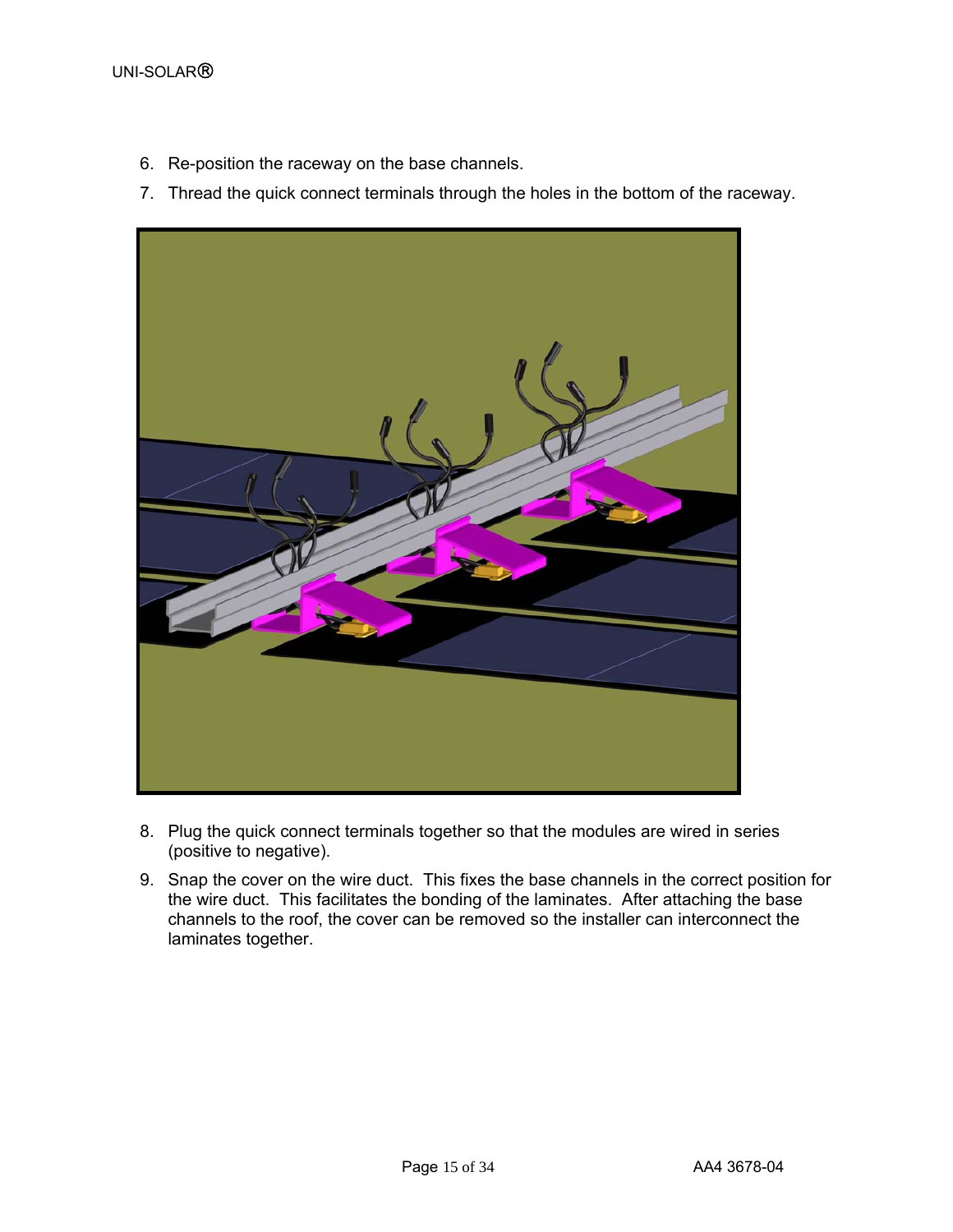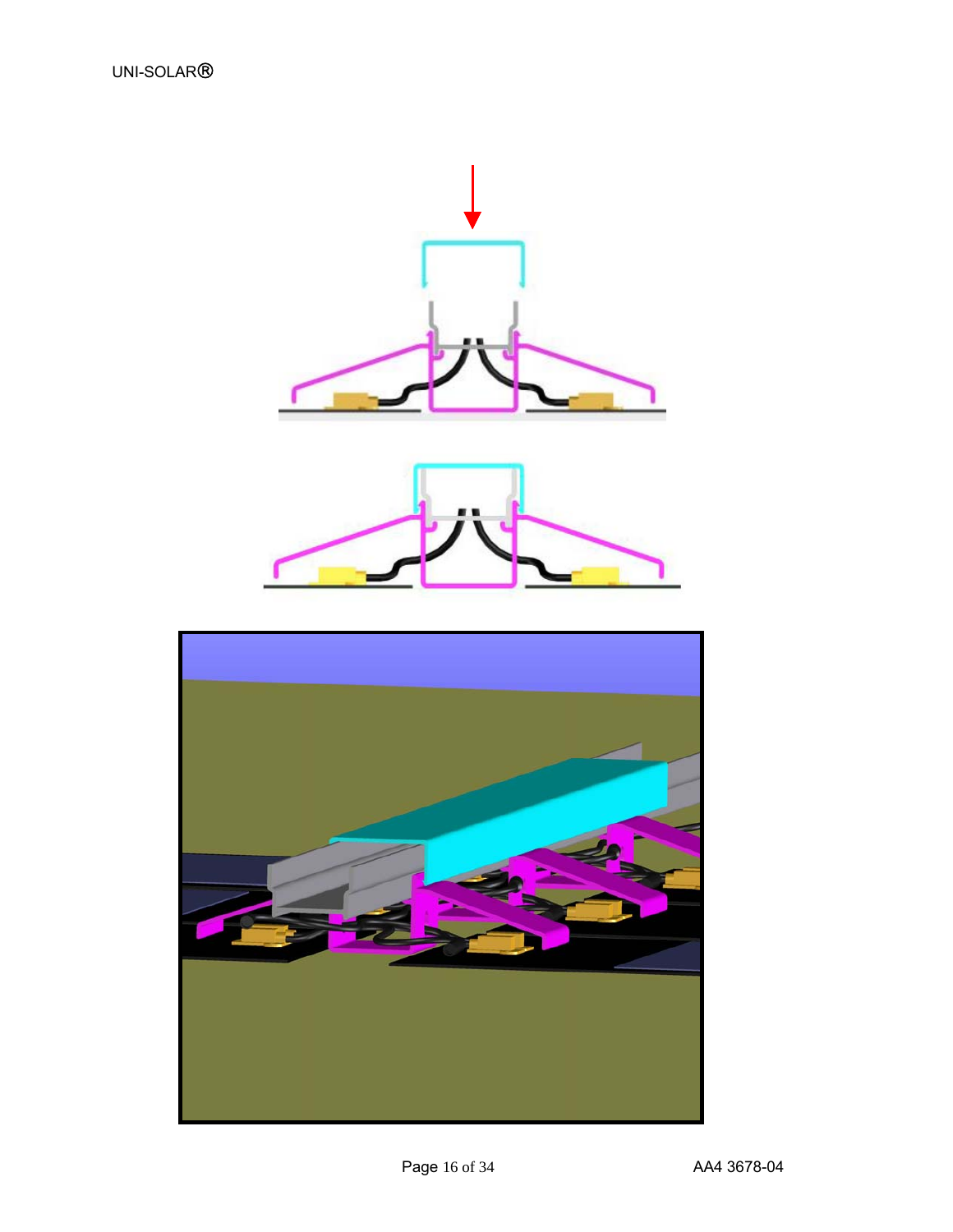- 
- 10. Lift raceway + cover + base channels about 4".

11. Put raceway + cover + base channels on two supports

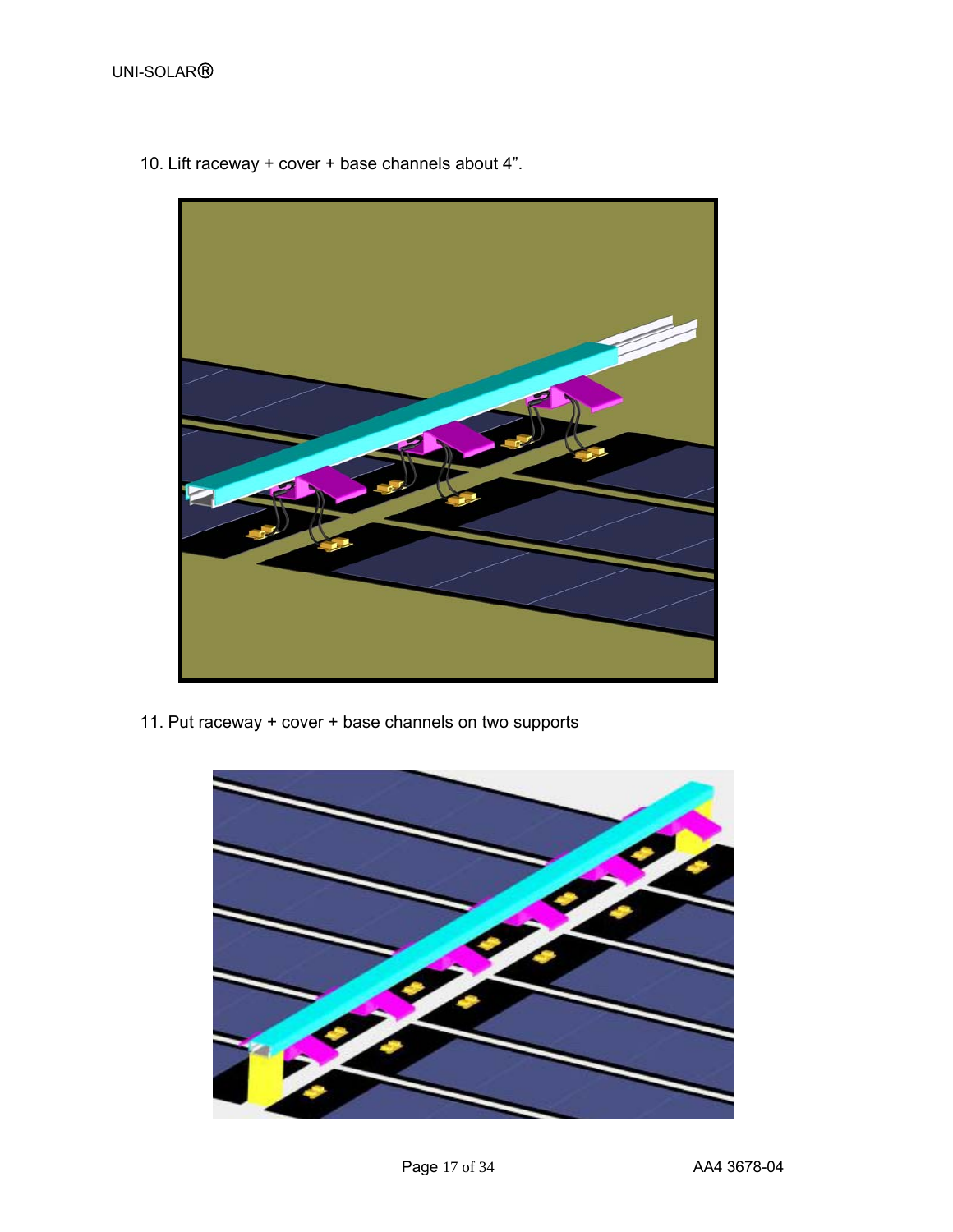12. Apply the specific adhesive to roofing membrane in between the PV modules.

(Recommended adhesive tapes are: For EPDM: ADCO SP-510 Black Rubber Adhesive Tape, For TPO: ADCO SP-605 White Rubber Adhesive Tape)

- 13. Remove supports
- 14. Adhere base channels to roofing membrane

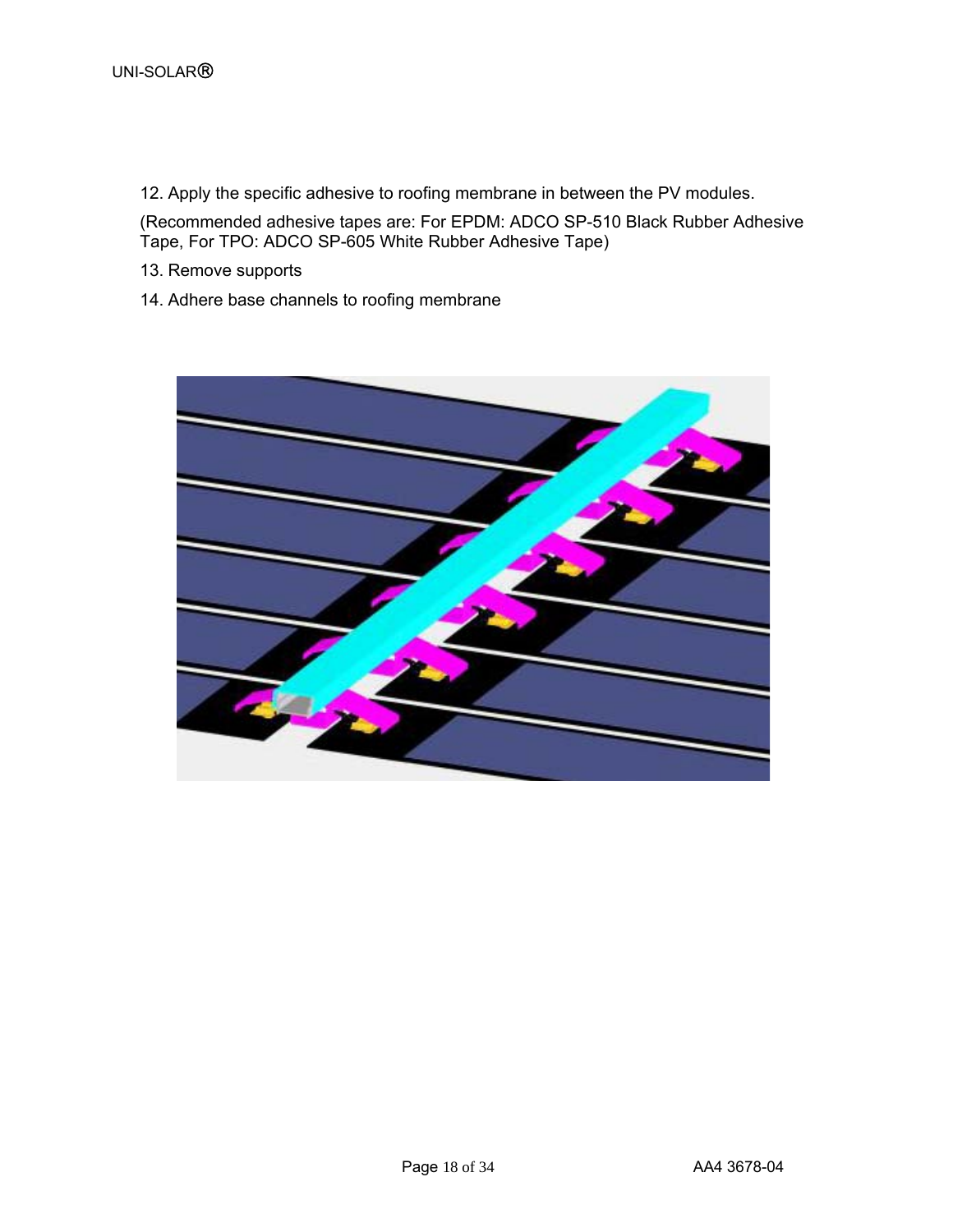## *Defining the Fixed Points and the Expansion Points for the Wire Duct*

The following diagrams show the expansion points for the wire ducts(s) between two PV islands.



The expansion gap for the wire ducts will be ½ inch per wire duct length of 90 inches



Page 19 of 34 AA4 3678-04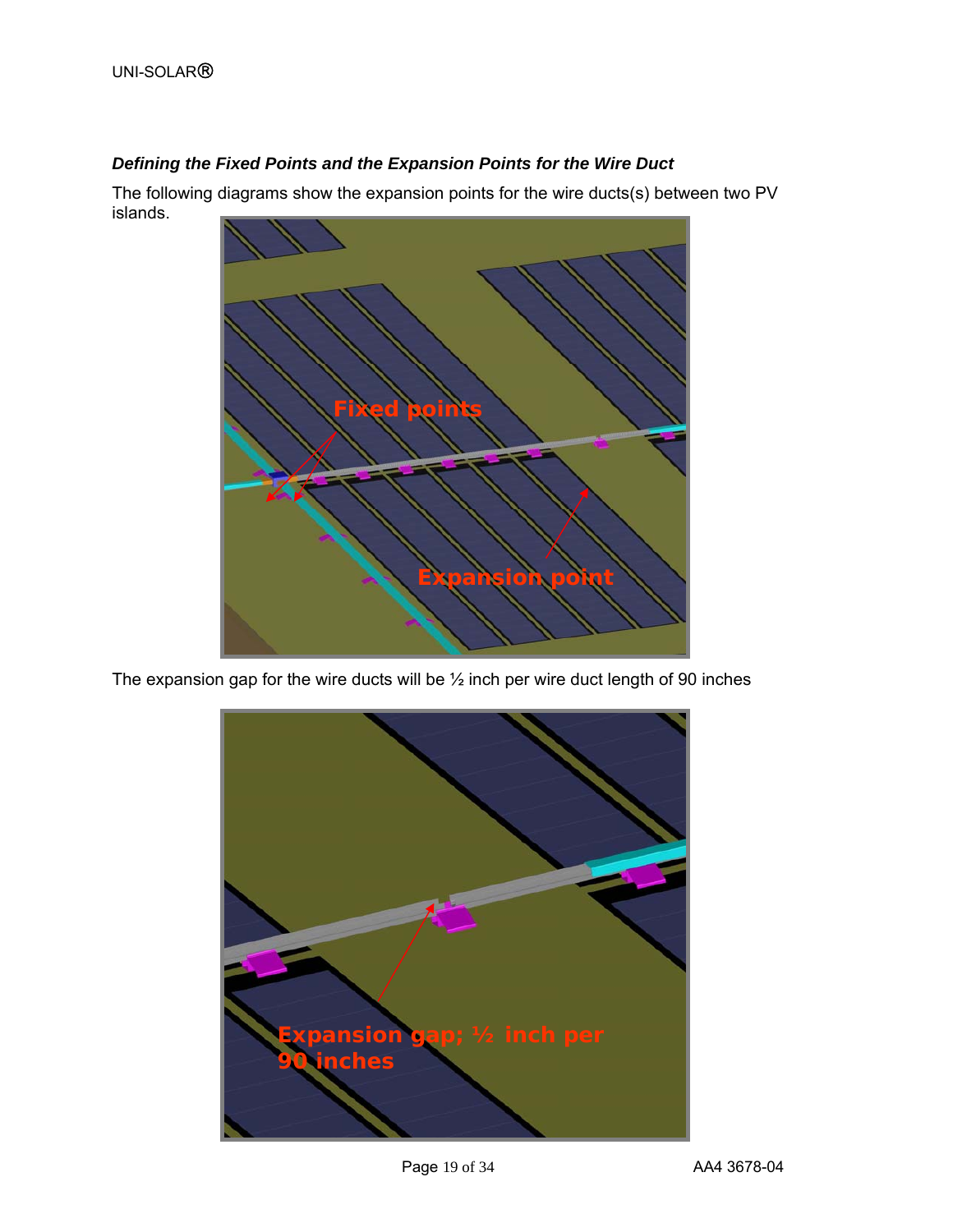## *Making Cross Connections and Preparing for the connection with a Combiner Box*

After attaching the wire duct and base channels to the roof, an end cap can be installed (fabricated by installer). To do this, you will remove or pull back the wire duct cover and slide an end cap into the wire duct and align with the end of the wire duct. Fix the end cap with selftapping screws. An extra bit of sealant can be added.



## *End Cap for a Free Wire Duct End*

In some cases, the installer will not need a junction box at the end of the wire duct (ex. the installer does not plan to have cross connections). The free end of the wire duct can be closed with an end cap (identical to the ones used before) but without the attachment holes.

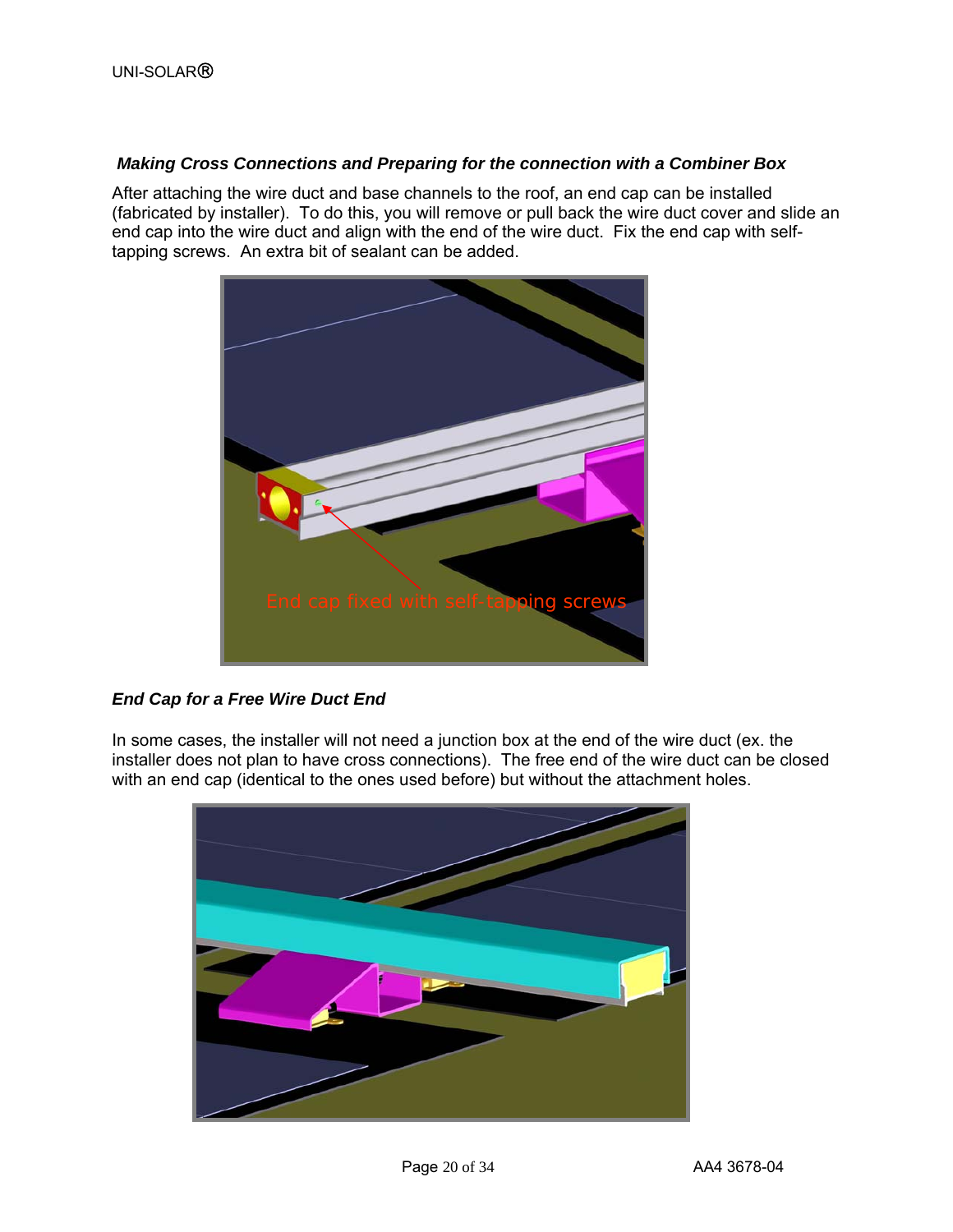# SECTION #3

## **3.1 Uni-Solar PVL Laminates with Quick Connect Terminals**

 Most PVL modules are supplied with factory-installed module interconnect wires with MC Quick Connect terminals. These terminals are marked "+" and "-" and will only fit into each other one way (See Addendum 1: Wiring *UNI-SOLAR* PVL Modules with Quick Connect Terminals).

 It is required that additional strain relief for the wires is installed in the field. A mounting pad with cable tie is supplied with the laminates. The mounting pad comes with an adhesive that is used to bond the mounting pad to the steel pan just above the laminate. The plastic cable tie is then tightened around the wire to secure the connection from being pulled loose (see the Drawing on Page 23).

## **NOTE: The Quick Connect terminals are to be used as interconnection devices only. They are not to be used as a means of disconnecting the solar array.**

 PVL modules are wired together into strings of modules by plugging in a number of modules together (in "series", positive to negative), to form a higher voltage string of modules. (600V max).

## **3.2 Wiring PVL Modules With Quick Connect Terminals**

## *Subject*

Proper use of the *UNI-SOLAR* Quick Connect Assembly, for use with modules that have factory-installed "Quick Connect" terminals on *UNI-SOLAR* PVL and Power Module interconnect wires.

### *Introduction*

*UNI-SOLAR* Power Modules and PVL products can be supplied with "Quick Connect" terminals on factory-installed module interconnect wires. "Quick Connect" terminals are designed for exterior use and are UV resistant.

Although "Quick Connects" are well designed for fast connection of modules into groups (i.e. "strings") of modules, "**Quick Connects" are not designed to be used as module disconnects**. For this reason, installers should procure and use the *UNI-SOLAR* Quick Connect Assembly for use with each series string of modules that utilize "Quick Connects".

For each Quick Connect cable, there is a strain relief mounting pad and cable tie to provide strain relief. The mounting pad is installed in the field and adhered to the roofing material (not directly on the laminate surface) near the potted terminal cover located at the base of each quick connect cable.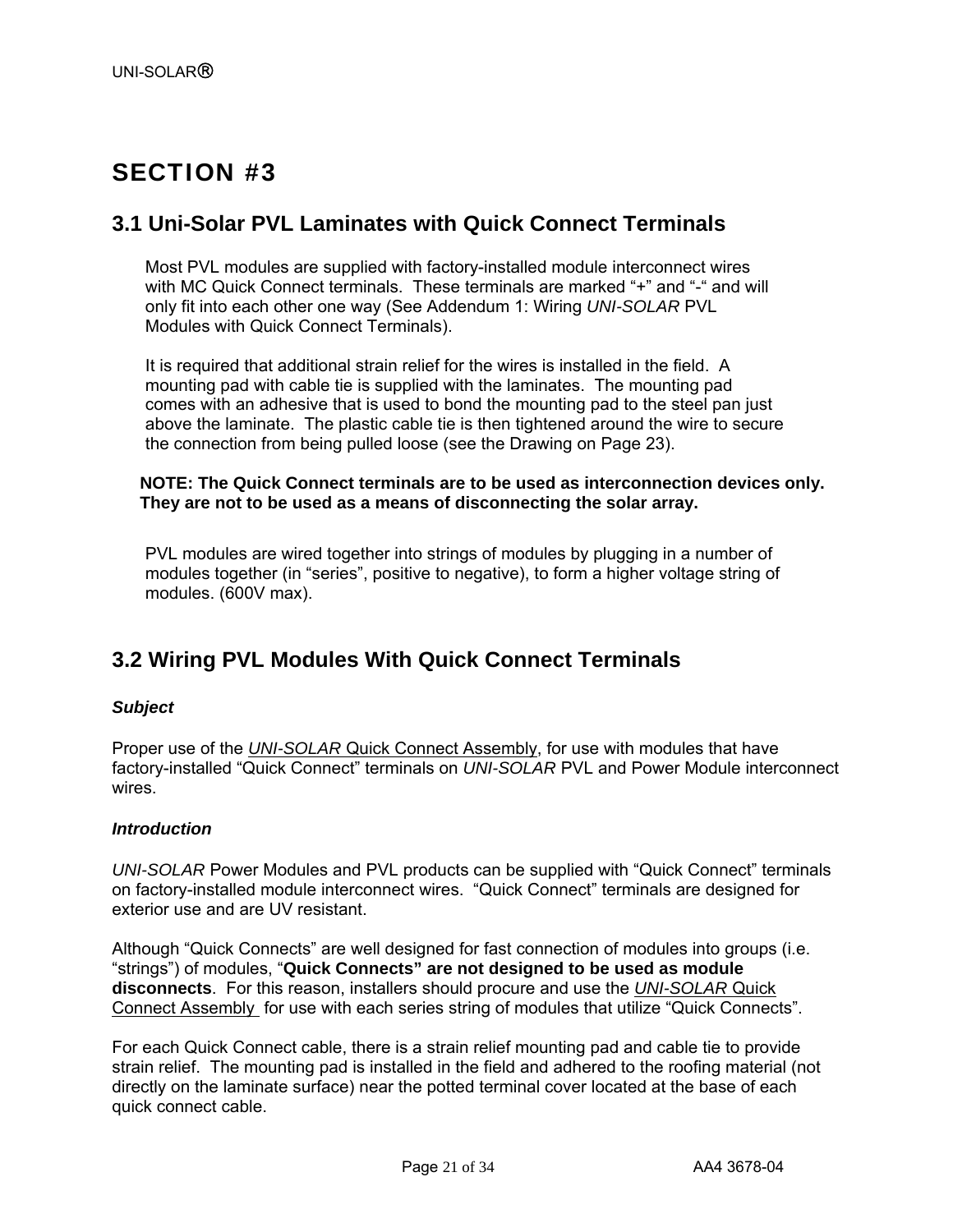## *Installation Instructions*

Using the *UNI-SOLAR* Quick Connect Assembly and the instructions below, PV system installers are prepared for safely connecting PV module strings to balance of system components.

The *UNI-SOLAR* Quick Connect Assembly contains 2 pieces: a Male Cable Coupler Assembly and a Female Cable Coupler Assembly.

After series connecting (positive to negative) individual Power Modules or PVL's together into a group ("string") of Modules, there will be a male "Quick Connect" on one end of the string and a female "Quick Connect" on the other end of the string of modules.

- 1. Determine that the group ('string") of solar modules has the correct number of modules connected together (maximum system voltage 600 Vdc)
- 2. Install the Quick Connect strain relief pads and route the module interconnect wire through the cable tie loop. Tighten so that the wire is held firm
- 3. Find the male "Quick Connect" on one end of the string and the female "Quick Connect" on the other end of the string.
- 4. Attach appropriate outdoor-rated conductors to the ends of the *UNI-SOLAR* Cable Coupler Assemblies using standard wire terminals designed for exterior use.
- 5. Route positive and negative PV conductors to appropriate balance-of-system (BOS) components (ex. "Combiner Boxes").
- 6. Attach the *UNI-SOLAR* Male Cable Coupler Assembly on one end of the string.
- 7. Attach the *UNI-SOLAR* Female Cable Coupler Assembly on the other end of the string.
- 8. Refer to section 4.1 for the grounding of all metal roofing parts in close proximity to USE-2 source circuits.
- 9. PV source circuits must be terminated in a terminal box and then run in metal conduit prior to entering dwellings. See NEC for further guidance.

### *Technical Information about Quick Connect Terminals:*

1) Withdrawal and Plug-In Force:

For new Cable Couplers, the withdrawal force is  $\geq 50$  N and the insertion force is  $\leq 50$ N. The values may vary after a number of plugging cycles. Ensure you are not pulling on the potted terminal covers.

- 2) Rated Current: Maximum rated current is 8 amps for the *UNI-SOLAR* Male and Female Cable Coupler Assemblies.
- 3) Maximum System Voltage: Maximum voltage for a *UNI-SOLAR* PV system and the *UNI-SOLAR* Male and Female Cable Coupler Assemblies is 600 VDC.
- 4) Cable Type For Quick Connect Assemblies: 4mm2 (12 AWG) cable UL RHH or RHW2 PV Wire 90°C wet or dry 600V, TUV Photovoltaic wire 110°C @ 1000V.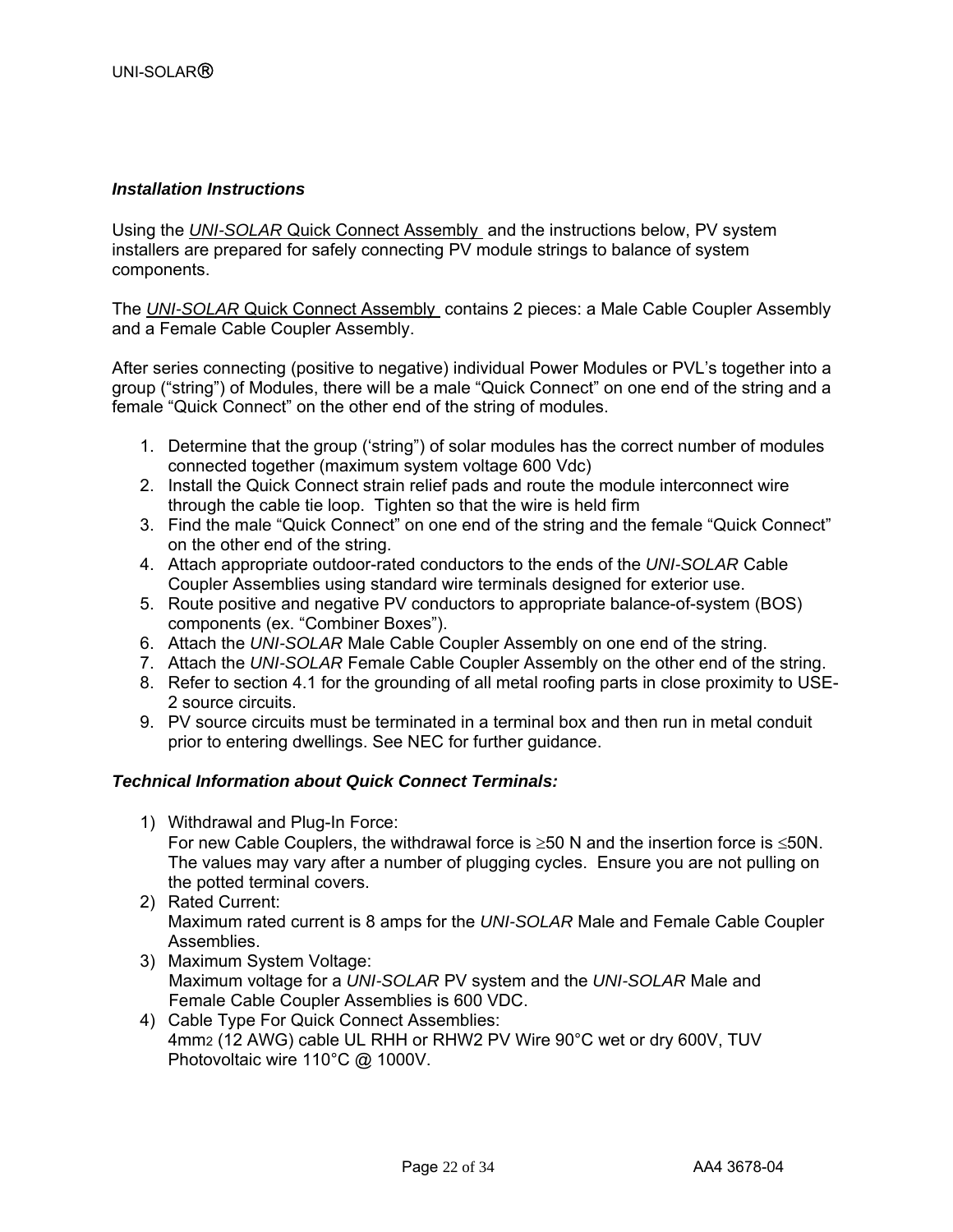

# **Quick Connect Assemblies: Drawings and Bill of Materials**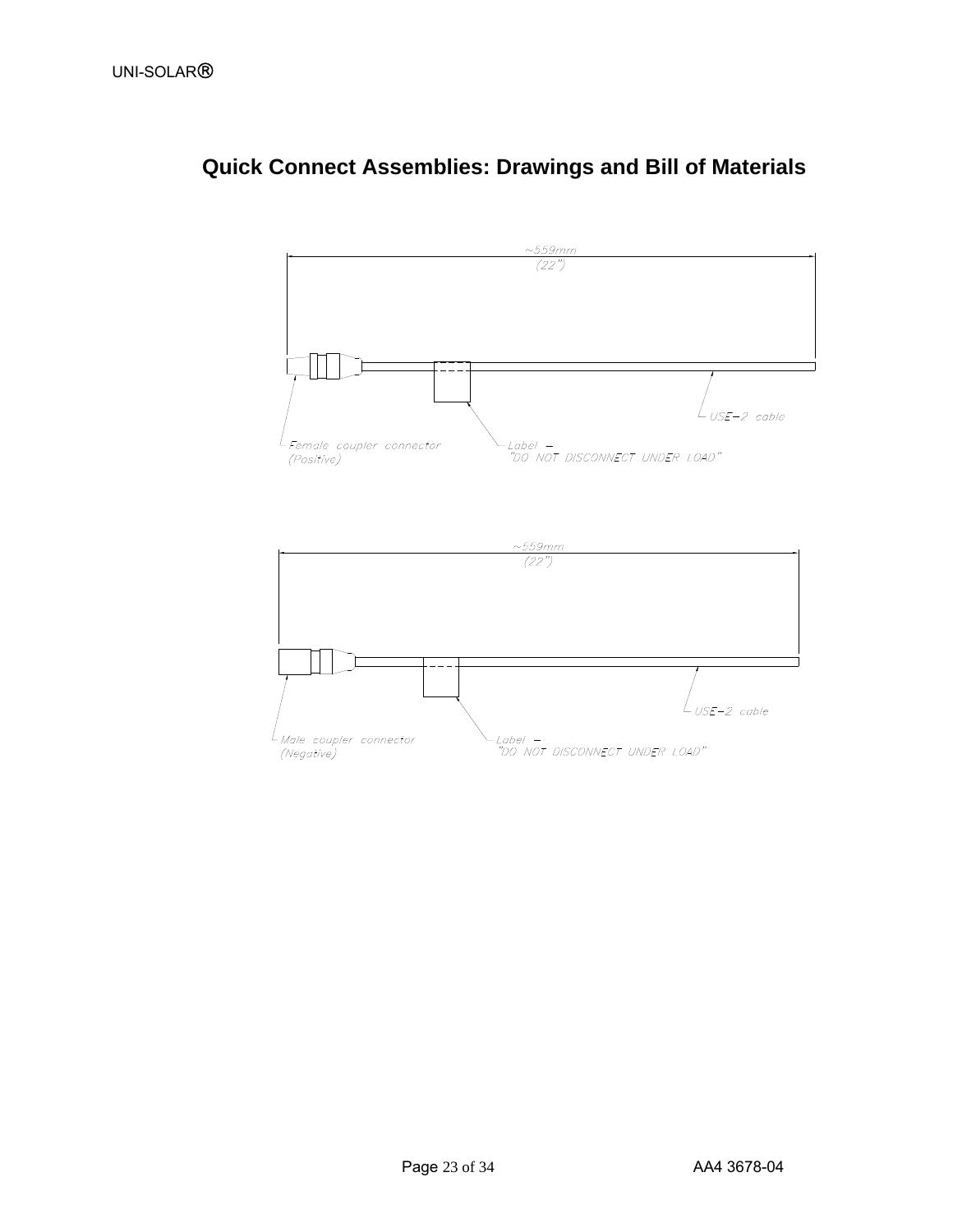## UNI-SOLAR<sup>®</sup>

Notes:

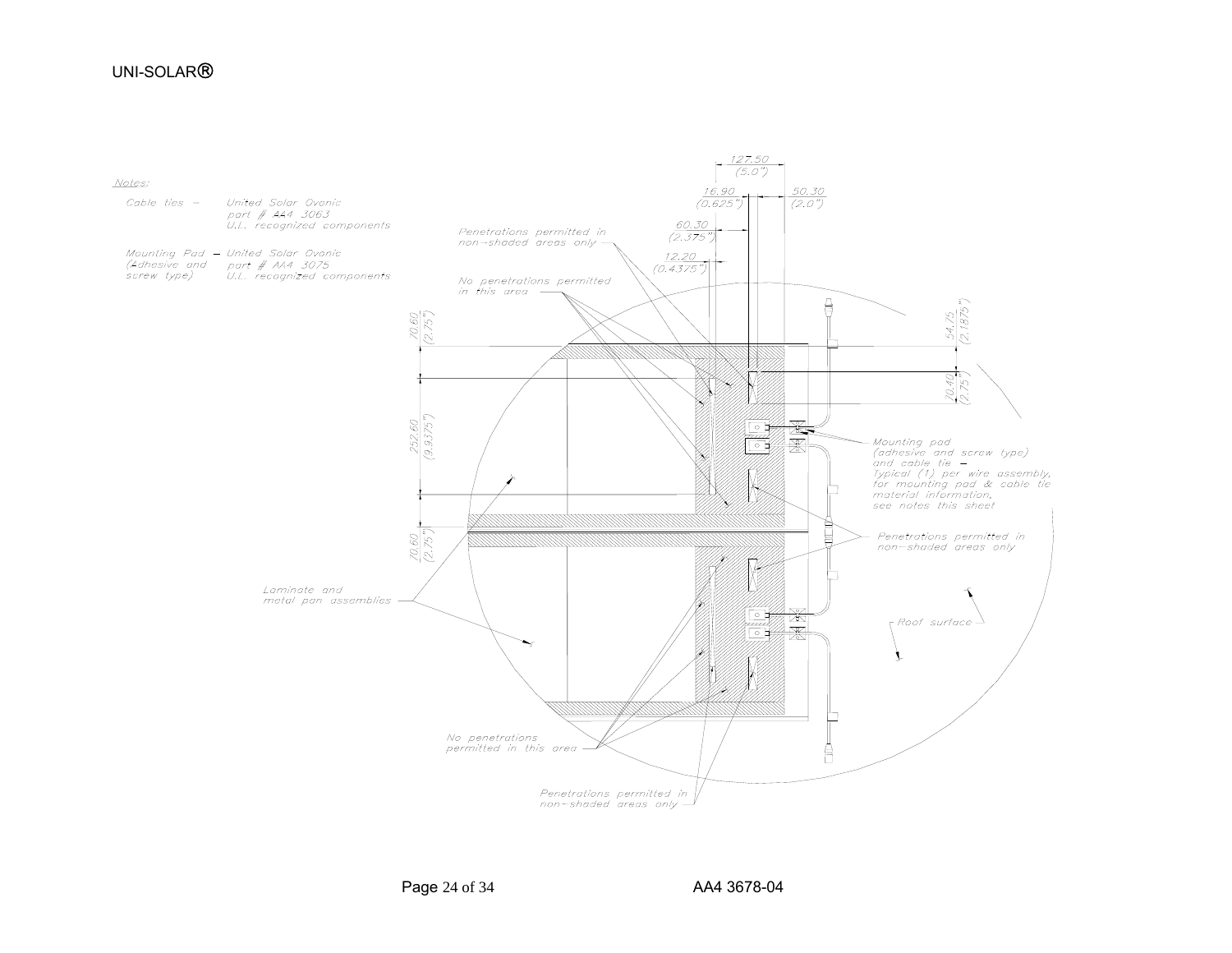# SECTION #4 **4.1 General Wiring Procedures for PV Laminate Roofing Systems**

## *Wire Selection*

- 90ºC, wet rated conductors are necessary. If modules interconnect wires are exposed to weather and sunlight, use conductor type USE-2, or USE. If module interconnect wires and/or cables going from the modules to the combiner box are to be run inside of a wire chase or under a wire cover, you can use RHW-2, THWN or XHHW-2 conductors.
- Temperature de-rated ampacity calculations for the DC side of your PV system should be based on 156% of the short-circuit current (Isc), and the de-rated ampacity must also be greater than the rating of the over-current device. Refer to the NEC Article 690.

### *Wiring UNI-SOLAR PV Laminates with Quick Connect Terminals*

- *UNI-SOLAR* PV Laminates are supplied with "Quick Connect" terminals on factory-installed module interconnect wires.
- "Quick Connect" terminals are designed for exterior use and are UV resistant. By eliminating the need for conduit and by utilizing latching-type, male / female style terminals, *UNI-SOLAR* PV Laminates supplied with "Quick Connects" offer increased installation speed and installer productivity.
- Although "Quick Connects" are well designed for fast connection of Laminates into groups (i.e. "strings") of modules, "**Quick Connects" are not designed to be used as module disconnects**. For this reason, installers should procure and use the *UNI-SOLAR* Quick Connect Assemblies for use with each series string of mudules that utilize "Quick Connects".2
- After series connecting (positive to negative) individual PV Laminates together into a group ("string") of Laminates, there will be a male "Quick Connect" on one end of the string and a female "Quick Connect" on the other end of the string of modules.
	- 1. Determine that the group ("string") of solar modules has the correct number of modules connected together (maximum system voltage 600 Vdc).
	- 2. Find the male "Quick Connect" on one end of the string and the female "Quick Connect" on the other end of the string.
	- 3. Measure the distance from the end of the Laminate string to the Combiner box where the positive and negative wire connections will be terminated. Be sure to follow the wire tray or conduit run exactly while determining the length of the wire.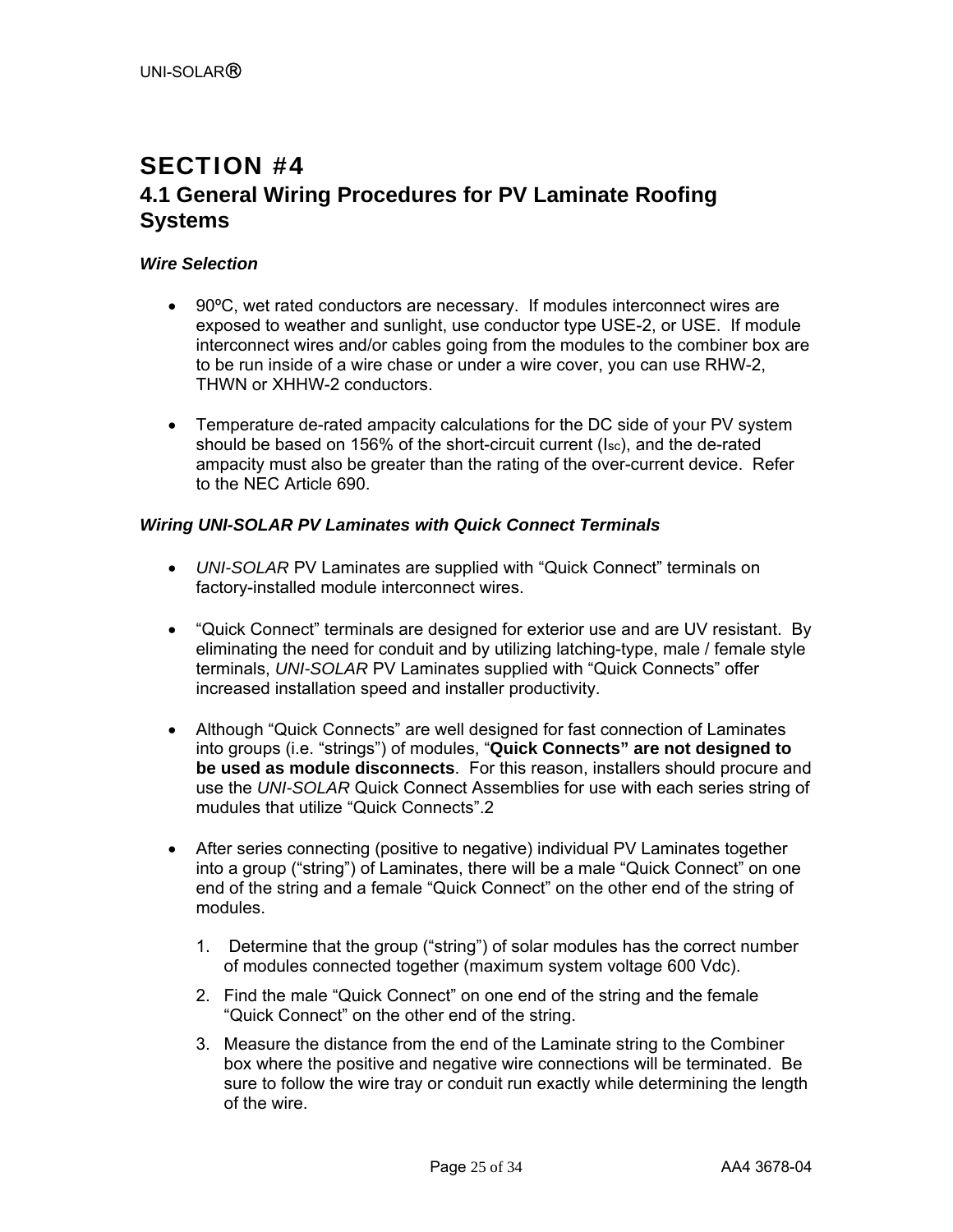- 4. Attach one *UNI-SOLAR* Cable Coupler Assembly to one end of an appropriate outdoor-rated conductor that will be used for the positive wire run to the combiner box. Repeat for the negative wire using the opposite type *UNI-SOLAR* Cable Coupler Assembly.
- 5. Route positive and negative PV conductors to appropriate balance-of-system (BOS) components (ex. "Combiner Boxes").
- 6. Attach the *UNI-SOLAR* Male Cable Coupler Assembly l to one end of the string.
- 7. Attach the female Cable Coupler Assembly to the other end of the string.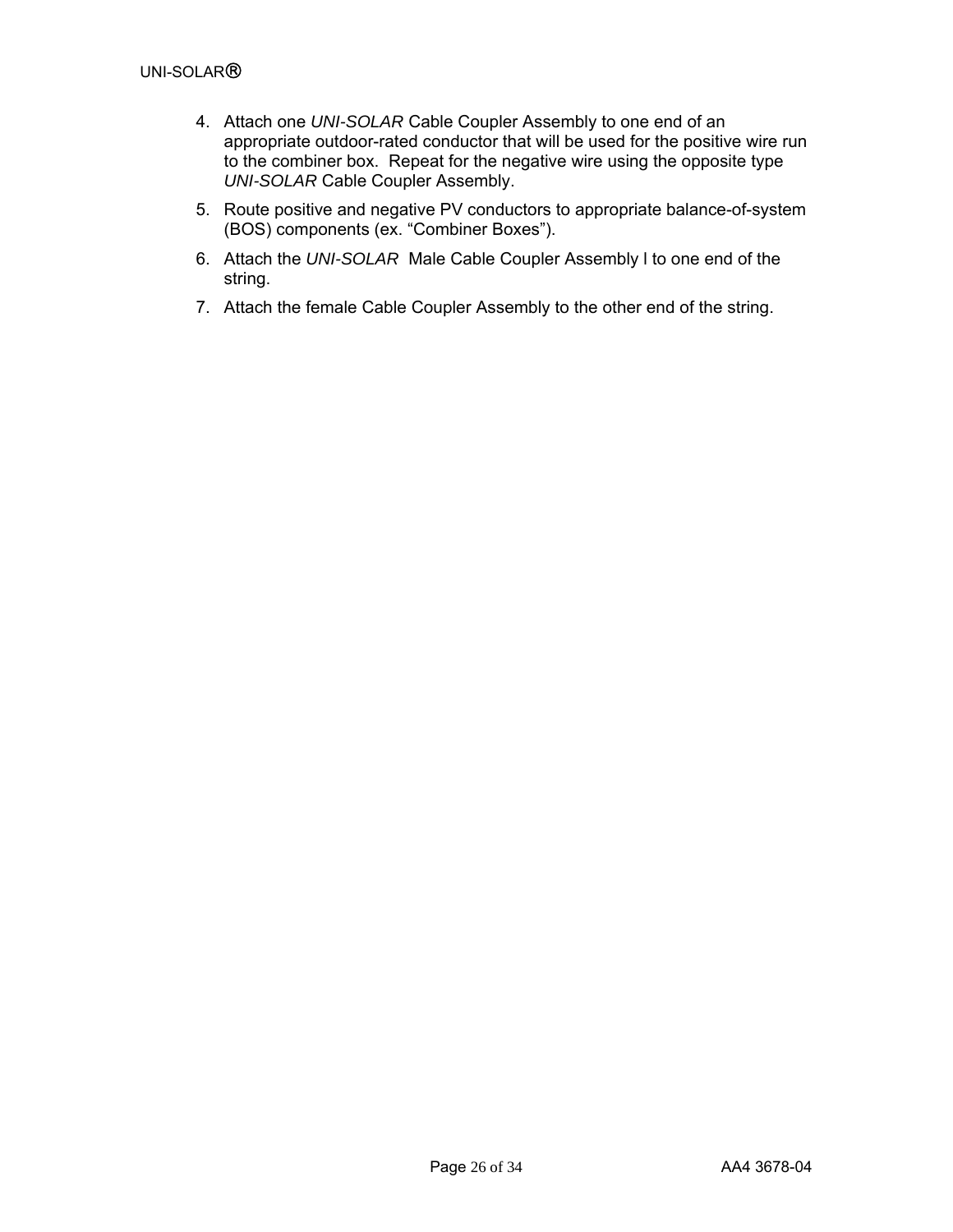- Laminates can be configured using series wiring, parallel wiring, or a combination of series and parallel wiring.
- When Laminates are wired in series, the volts will add up while the amps will not. When Laminates are wired in parallel, the amps will add up while the volts will not.
- After the series wiring is complete, parallel wiring can begin. Parallel wiring is accomplished by connecting the positive of one laminate to the positive of another laminate, then connecting the negative of the first laminate to the negative of the second laminate.



Commonly, a combiner box is used to accomplish parallel wiring.

- The Combiner box collects the series strings and contains the fuses and blocking diodes. Commonly, the combiner box is mounted close to the array or by the inverter.
- With outdoor installations, care must be taken to ensure that rain cannot run directly into the boxes (via the cable glands or box cover). Mount at least 20 inches (1/2 meter) off the roof surface and out of direct sun (if possible).
- After the PV Laminates are bonded to the roof and a location for the Combiner Box(s) is determined, wire covers will be used to route the solar array wires from each individual group to other groups and/or to the Combiner Box(s).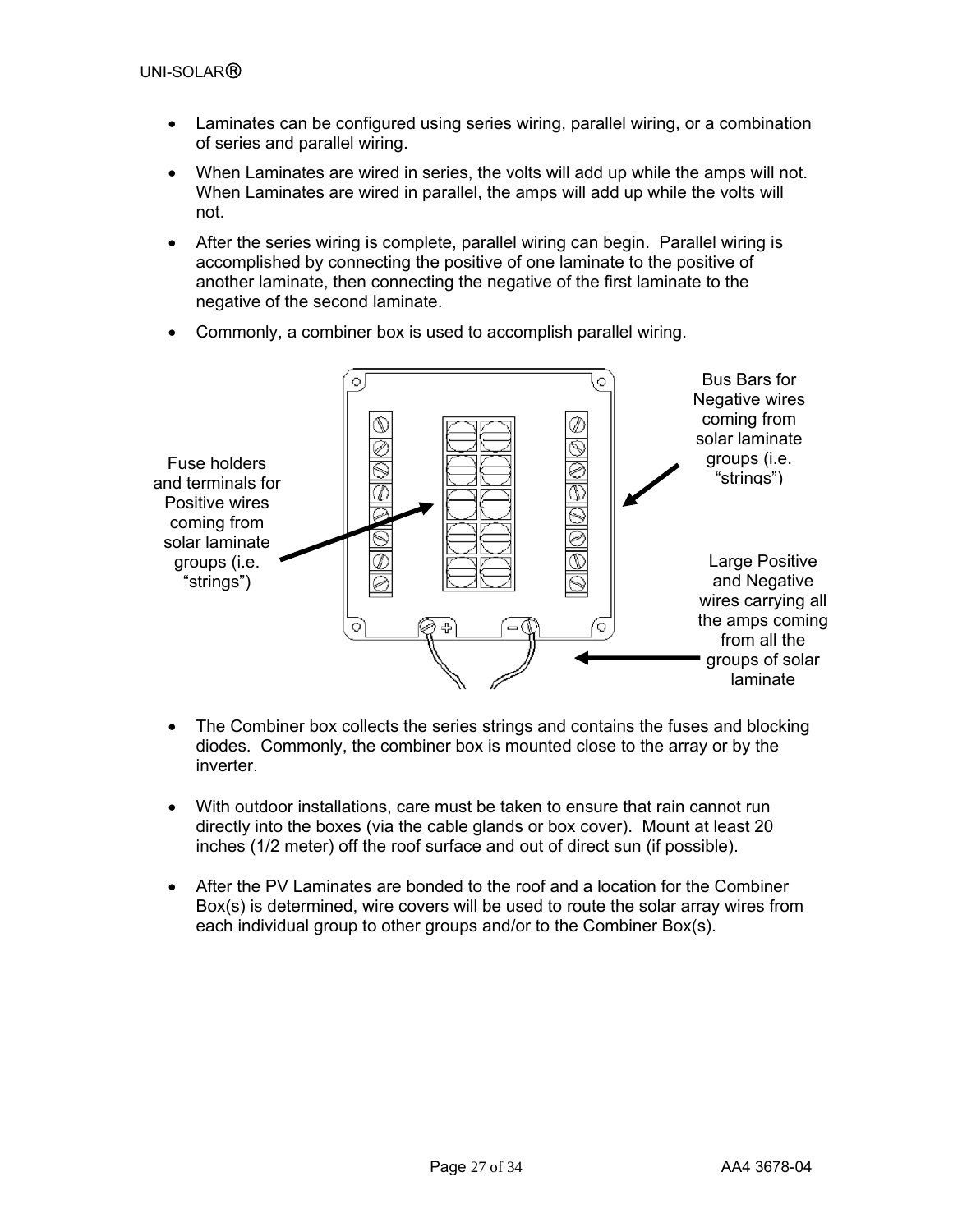When wire ducts have to shift around equipment on the roof, one possible solution would be to use a flexible conduit and fittings fixed to standard end caps (see illustration below).

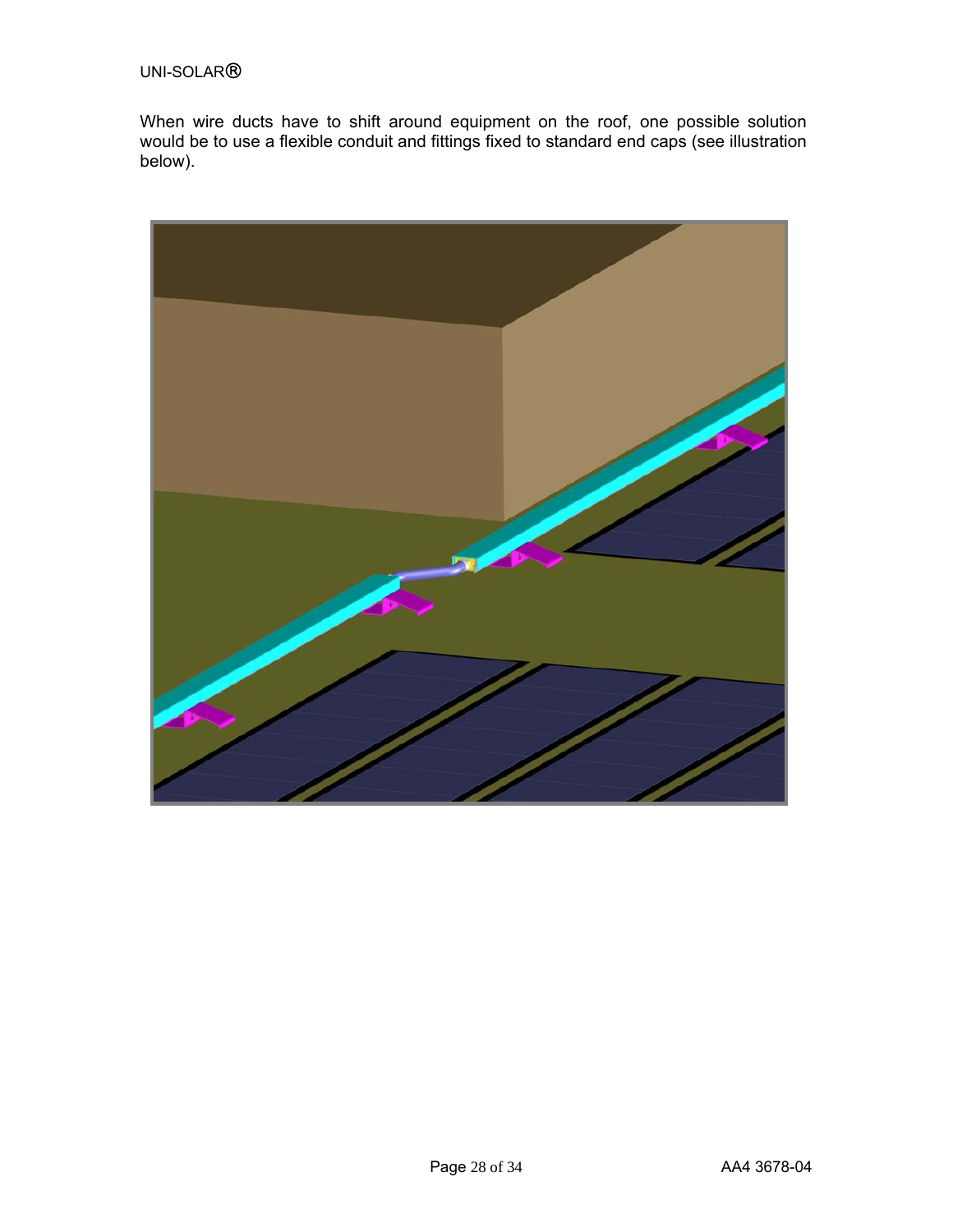## *Grounding*

- Section 690.5 of the NEC requires that systems with PV modules on the roof of a dwelling have ground fault protection equipment.
- The equipment-grounding conductor will need to be bonded to earth via a ground rod. The conductor can be bare copper or insulated with green colored insulation. The conductor should be sized according to Table 250-122 in the NEC.
- PV source circuits must be terminated in a terminal box and then run in metal conduit prior to entering dwellings. See NEC for further guidance
- Please refer to the National Electric Code for further guidance related to all wiring associated with the photovoltaic system.

## **4.2 Maintenance**

## *PV Laminates on Membrane Roofing*

- When working on a roof, ensure you are properly tethered and that your safety equipment is in safe operating condition.
- When working on the PV Laminates, always wear electrical gloves rated for the maximum rated system voltage (i.e. 600 VDC), disconnect all energy sources (i.e. battery and/or utility) and short-circuit the output of the PV Laminates.
- Periodically check PV Laminate wiring connections for tightness and corrosion. The best time to check is just before and/or just after the winter (or rainy) season.
- Generally, a good rain is sufficient to clean the PV Laminates. However, in dusty arid locations the PV Laminates can be cleaned with water or mild soap and water. Do not use abrasive soaps or solvents.
- Do not spray water directly at leading edge of the PV Laminates. Use caution when cleaning PV panels, as the combination of water and electricity may present a shock hazard. Always wear electrical gloves and avoid cleaning the panels in the middle of the day.

### *System Commissioning and Troubleshooting*

- With disconnect switches closed, record all system meters and status indicators.
- With the multi-meter, check array voltage at each group of PV Laminates and current at the Combiner Box or other convenient place within the system.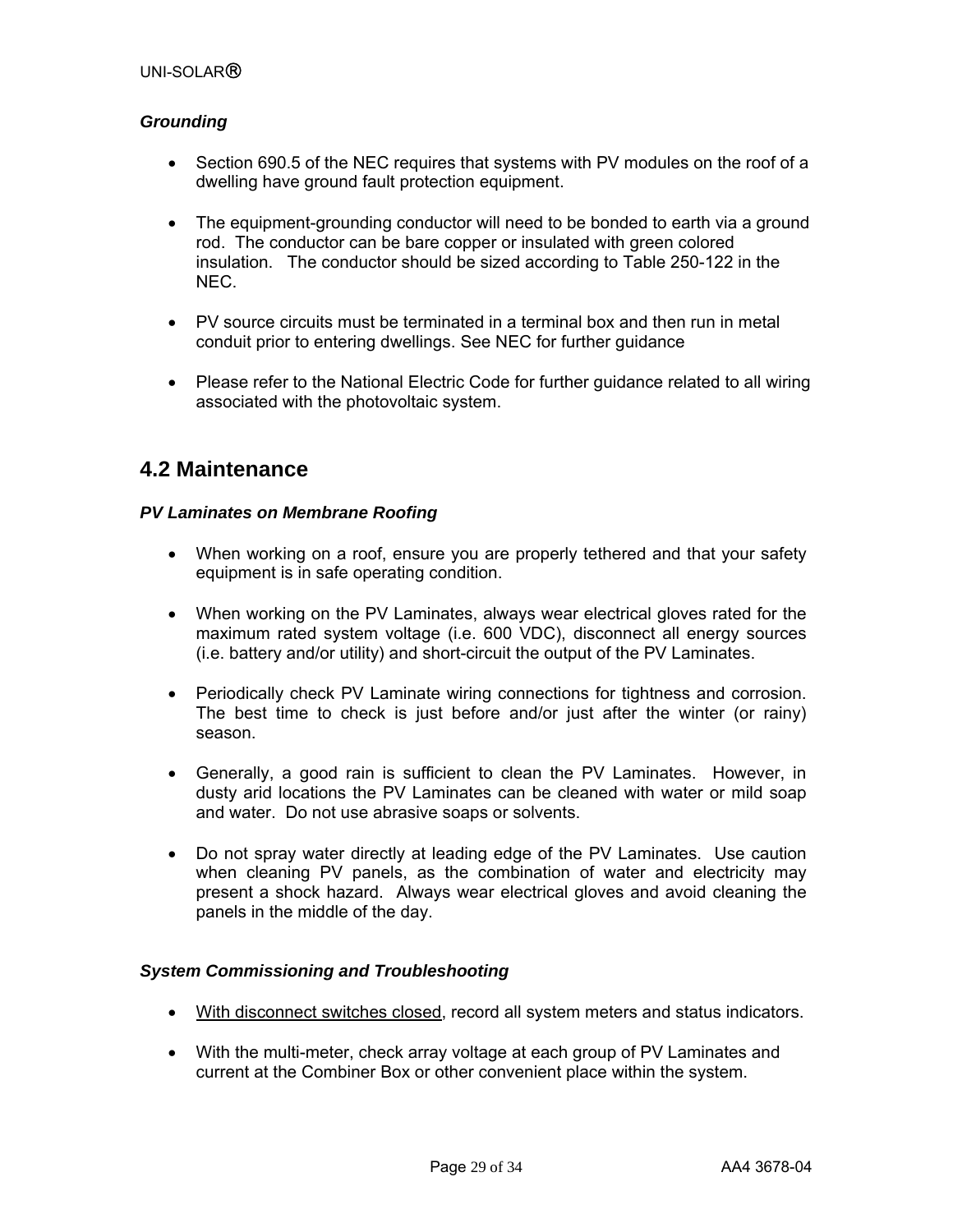- Check for open circuit breakers or blown fuses.
- Open disconnect switches and use your multi-meter to **confirm that the power is actually cut off.**
- Check for loose wires or connections at all solar system array controller (voltage regulator), Combiner Boxes, and/or other Junction Boxes within the system.
- Remove cabinet covers and visually inspect all Disconnect Switches and electronic equipment wiring.
- Check array current between the Laminate strings and the combiner box and between the combiner box and the balance-of-system components if you have a clamp-on amp meter (i.e. if you can make the measurement without disconnecting or cutting the current carrying conductors).
- Close all disconnect switches and make sure loads are operating as designed.
- Clean balance-of system components (i.e. inverters, disconnect enclosures, etc.) and loads once a year or as required.
- Confirm that no new loads have been added to the system and that loads are operating for the specified number of hours per day.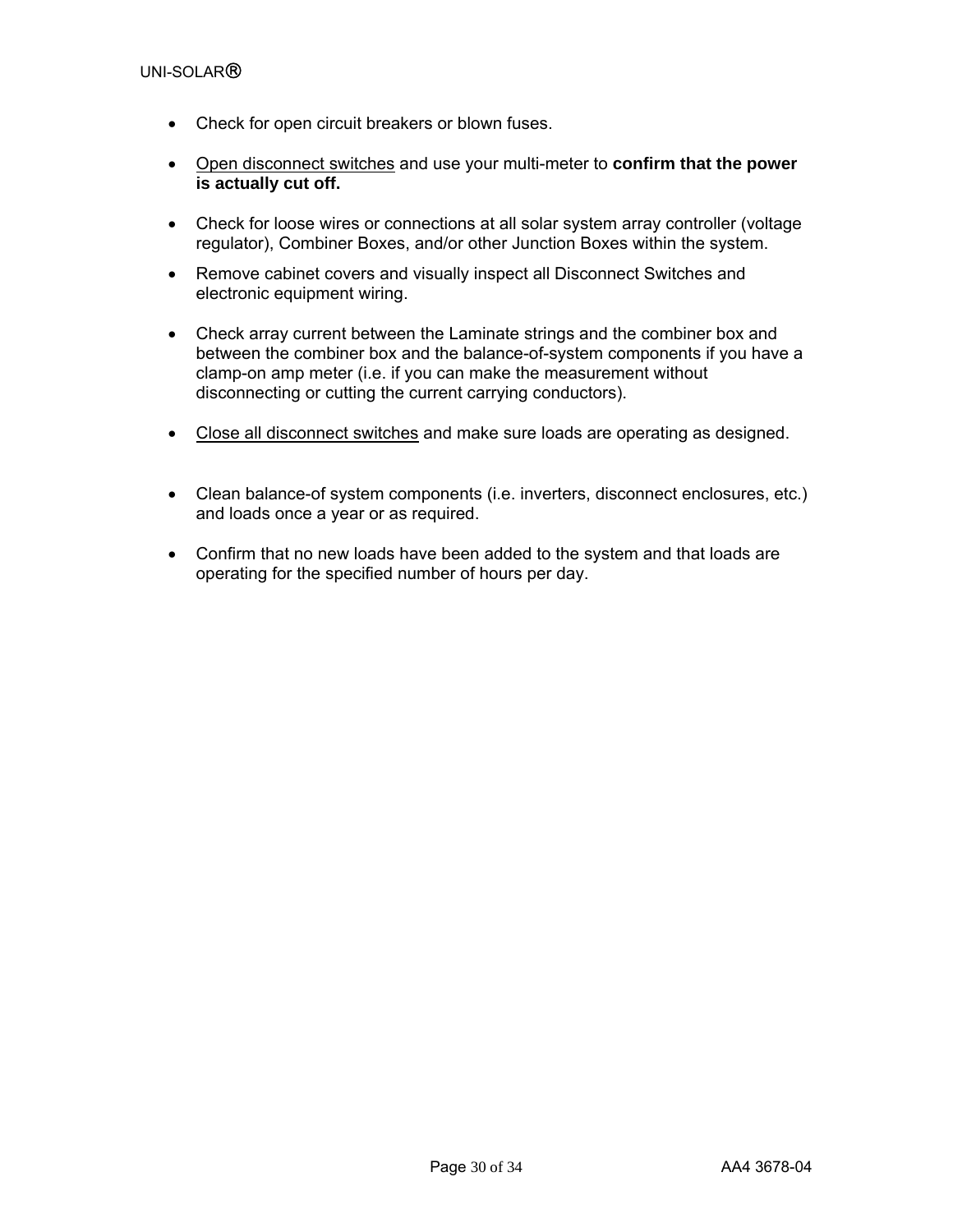## **4.3 PVL Installation Check List and Final Report**

The purpose of this Report is to certify that the undersigned installer has completed installation of *UNI-SOLAR* PVL Laminate described below in accordance with the manufacturer's installation guidelines and has fully complied with the PVL bonding instructions.

To ensure that the PVL laminate was properly installed, it will be required that all PVL Installers copy the Installation Checklist and Final Report from this manual, fill in the Checklist and Report after installation of the product at any given site. The Check List and Report is then signed, dated and returned to:

> United Solar Ovonic LLC BIPV Applications Engineering Department 3800 Lapeer Road Auburn Hills, MI 48326

## **Installation Location:**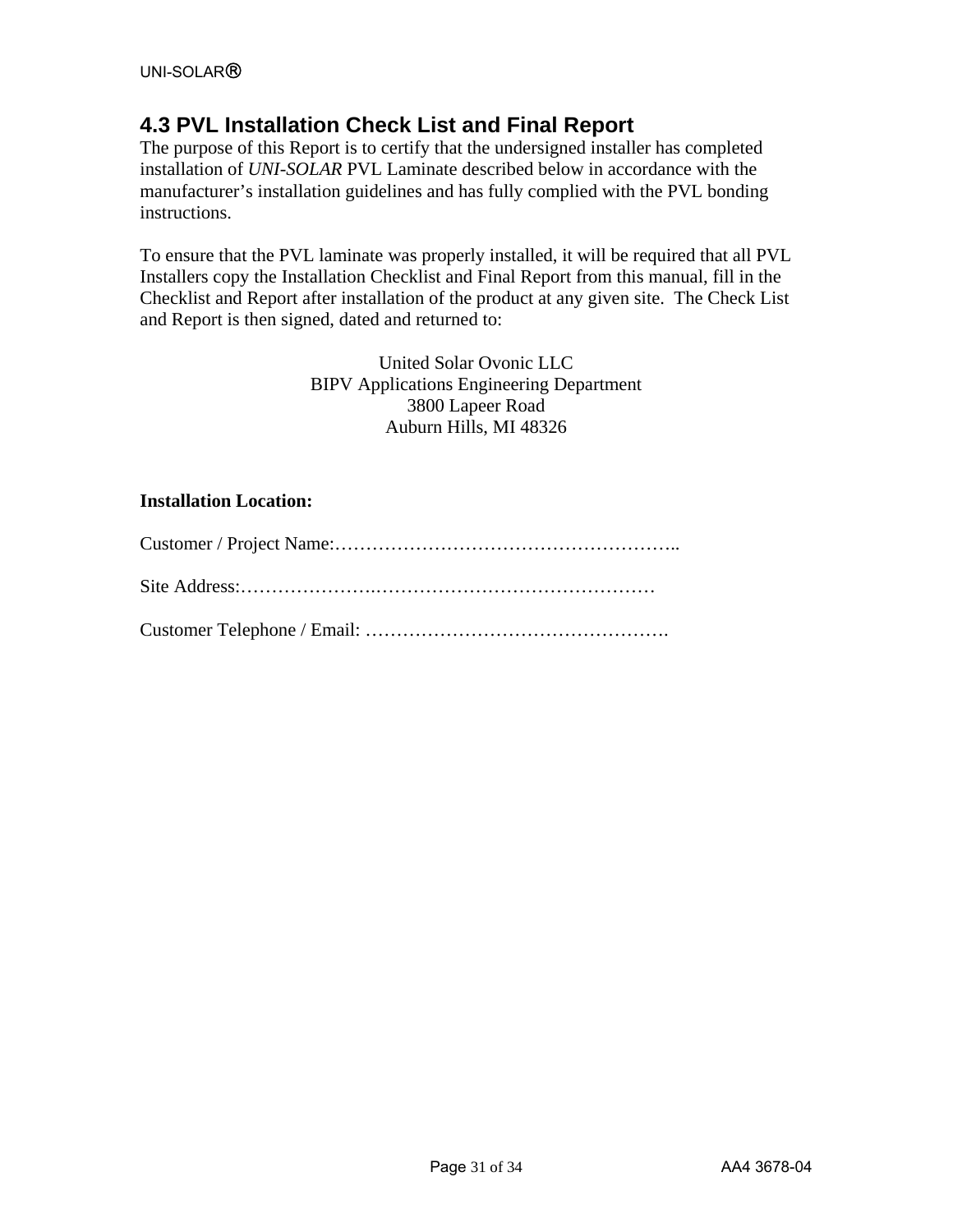## **Application of the PVL Product:**

|    | <b>QUESTION</b>                                                    | <b>YES</b> | <b>NO</b>      |
|----|--------------------------------------------------------------------|------------|----------------|
| 1. | If the PVL application will take place on an existing roof,        |            |                |
|    | were the pans washed with a pressure sprayer and cleaning          |            |                |
|    | solution (ex. TSP, Detergent and Water) to remove                  |            |                |
|    | collected dirt, pollen, grime etc.?                                |            |                |
| 2. | Were the pans washed with Isopropyl Alcohol (90% alcohol           |            |                |
|    | to 10% water) before application of the laminates?                 |            |                |
| 3. | Was the pan temperature at least $50^{\circ}$ F during the bonding |            |                |
|    | process?                                                           |            |                |
| 4. | Were all laminates aligned properly on the pans?                   |            |                |
| 5. | Did all the laminates adhere to pan completely?                    |            |                |
| 6. | Was every square inch of the laminate pushed down to the           |            |                |
|    | metal pan surface with the laminate roller to ensure a             |            |                |
|    | complete bond to the metal pan?                                    |            |                |
| 7. | Was the J-box or Quick Connect Terminals aligned                   |            |                |
|    | properly?                                                          |            |                |
| 8. | Did the laminates come with Quick Connect Terminals, a             |            |                |
|    | standard J-Box or a J-Box w/ Quick Connects?                       |            |                |
| 9. | How long did it take (on average) to bond the laminate and         |            |                |
|    | J-Box to the pan?                                                  |            | <b>Minutes</b> |

## **Post-Installation:**

| <b>QUESTION</b>                                                                                                               | YES | <b>NO</b> |
|-------------------------------------------------------------------------------------------------------------------------------|-----|-----------|
| 1. Did the roofer install the pans properly?                                                                                  |     |           |
| Was their any damage to the solar module (laminate)<br>2.<br>during installation?                                             |     |           |
| 3. Are any ripples or other defects in the PVL application<br>seen from the ground?                                           |     |           |
| 4. Is the J-Box or Quick Connect wiring adequately<br>protected from UV by metal roofing trim (or an<br>approved wire cover)? |     |           |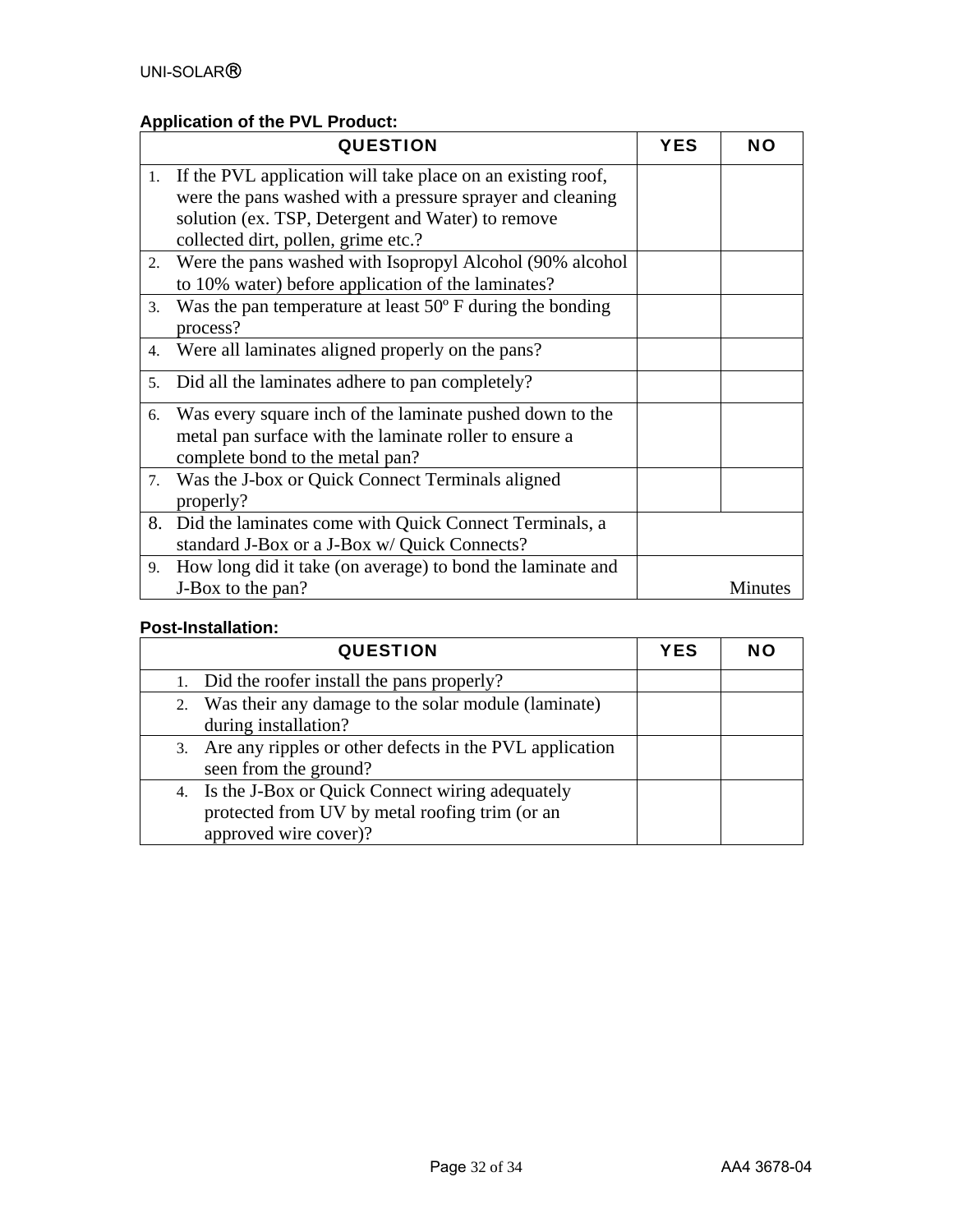## **System Information:** which products should be added?

|    | <b>QUESTION</b>                                         |  |
|----|---------------------------------------------------------|--|
|    | What is the operating voltage of the PV array?          |  |
|    | 2. Which laminates were installed at this site (PVL-29, |  |
|    | PVL-58, PVL-64, , PVL-68, PVL-116, PVL-128,             |  |
|    | PVL-136 or PVL-144)?                                    |  |
|    | 3. How many PVL laminates were installed on the UL      |  |
|    | Listed Roofing System at this site?                     |  |
| 4. | What type of inverter was installed at this site?       |  |
|    | 5. What type (if any) of battery was installed at this  |  |
|    | site? What is the total amp-hour capacity of the        |  |
|    | battery?                                                |  |

## **Note to Installer:**

The quality and acceptance of PVL installations are the prime responsibility of the installer. United Solar Ovonic LLC reserves the right to inspect any and all installations to verify the accuracy of this report. Providing inaccurate or misleading information will cause immediate cancellation of the installer's certification.

## **Installer:**

**Email: ………………………………………………**